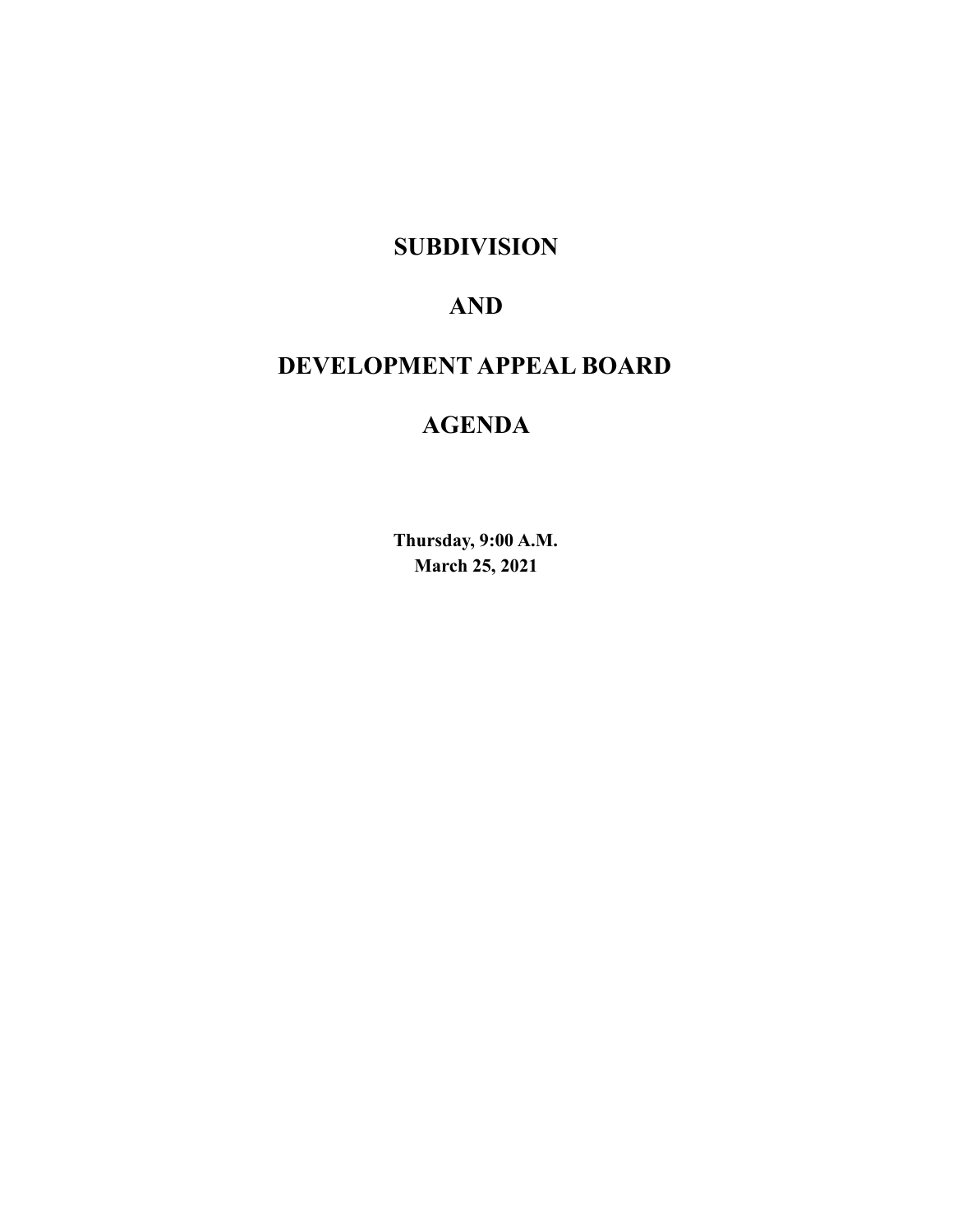|           | 9:00 A.M.   | SDAB-D-21-046 |                                                                                                                                                                                                     |
|-----------|-------------|---------------|-----------------------------------------------------------------------------------------------------------------------------------------------------------------------------------------------------|
|           |             |               | To construct a Single Detached House with rear<br>attached Garage, Unenclosed Front Porch, rooftop<br>deck, side uncovered deck (8.97m x 3.19m) and to<br>develop a Secondary Suite in the Basement |
|           |             |               | 7125 - 113 Street NW<br>Project No.: 379931914-002                                                                                                                                                  |
| $\rm{II}$ | $1:30$ P.M. | SDAB-D-21-047 |                                                                                                                                                                                                     |
|           |             |               | To operate a Major Home Based Business (Desk<br>top publishing, custom picture framing with 2<br>employees - SOUL OF CANADA), expires Feb.<br>4, 2026.                                              |
|           |             |               | 10735 - 149 Street NW<br>Project No.: 383807050-001                                                                                                                                                 |
|           | NOTE:       |               | Unless otherwise stated, all references to "Section numbers" in this Agenda<br>refer to the authority under the Edmonton Zoning Bylaw 12800.                                                        |

## **SUBDIVISION AND DEVELOPMENT APPEAL BOARD**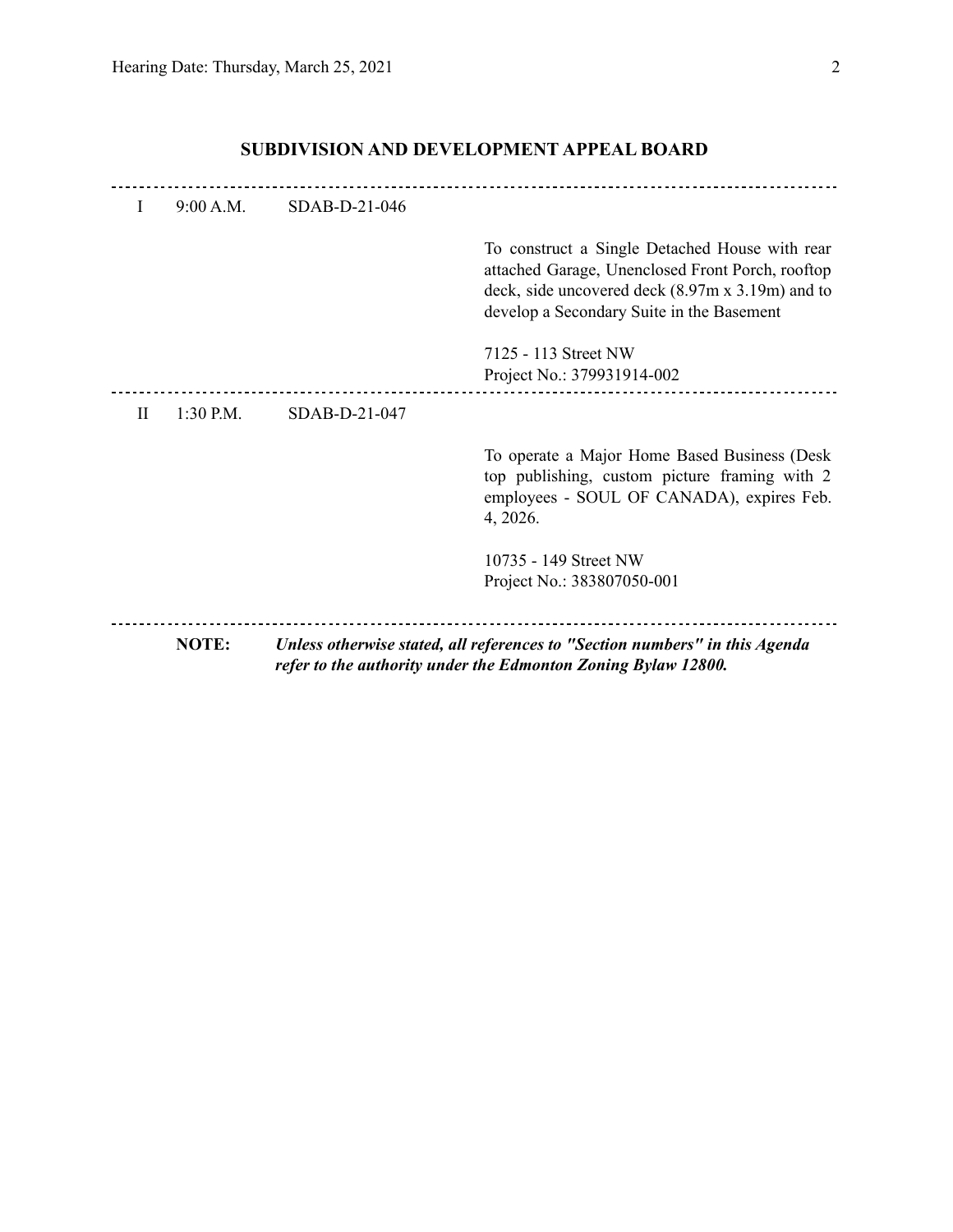| AN APPEAL FROM THE DECISION OF THE DEVELOPMENT OFFICER |
|--------------------------------------------------------|
|--------------------------------------------------------|

APPELLANT:

| <b>APPLICATION NO.:</b>                           | 379931914-002                                                                                                                                                                                                 |
|---------------------------------------------------|---------------------------------------------------------------------------------------------------------------------------------------------------------------------------------------------------------------|
| <b>APPLICATION TO:</b>                            | Construct a Single Detached House with rear attached<br>Garage, Unenclosed Front Porch, rooftop deck, side<br>uncovered deck (8.97 metres by 3.19 metres) and to<br>develop a Secondary Suite in the Basement |
| DECISION OF THE<br>DEVELOPMENT AUTHORITY: Refused |                                                                                                                                                                                                               |
|                                                   |                                                                                                                                                                                                               |
| <b>DECISION DATE:</b>                             | February 26, 2021                                                                                                                                                                                             |
| <b>DATE OF APPEAL:</b>                            | February 27, 2021                                                                                                                                                                                             |
| <b>MUNICIPAL DESCRIPTION</b>                      |                                                                                                                                                                                                               |
| OF SUBJECT PROPERTY:                              | 7125 - 113 Street NW                                                                                                                                                                                          |
| <b>LEGAL DESCRIPTION:</b>                         | Plan 2503HW Blk 18 Lot 14                                                                                                                                                                                     |
| ZONE:                                             | (RF1) Single Detached Residential Zone                                                                                                                                                                        |
| <b>OVERLAY:</b>                                   | Mature Neighbourhood Overlay                                                                                                                                                                                  |
| <b>STATUTORY PLAN:</b>                            | N/A                                                                                                                                                                                                           |
|                                                   |                                                                                                                                                                                                               |

## *Grounds for Appeal*

The Appellant provided the following reasons for appealing the decision of the Development Authority:

> This is a beautiful home, creatively designed yet respectful of both the neighbourhood and the building form it is replacing. To the Appellants knowledge, and having made their own canvass of the neighbourhood in addition to the City's consultation process, there are no neighbours opposed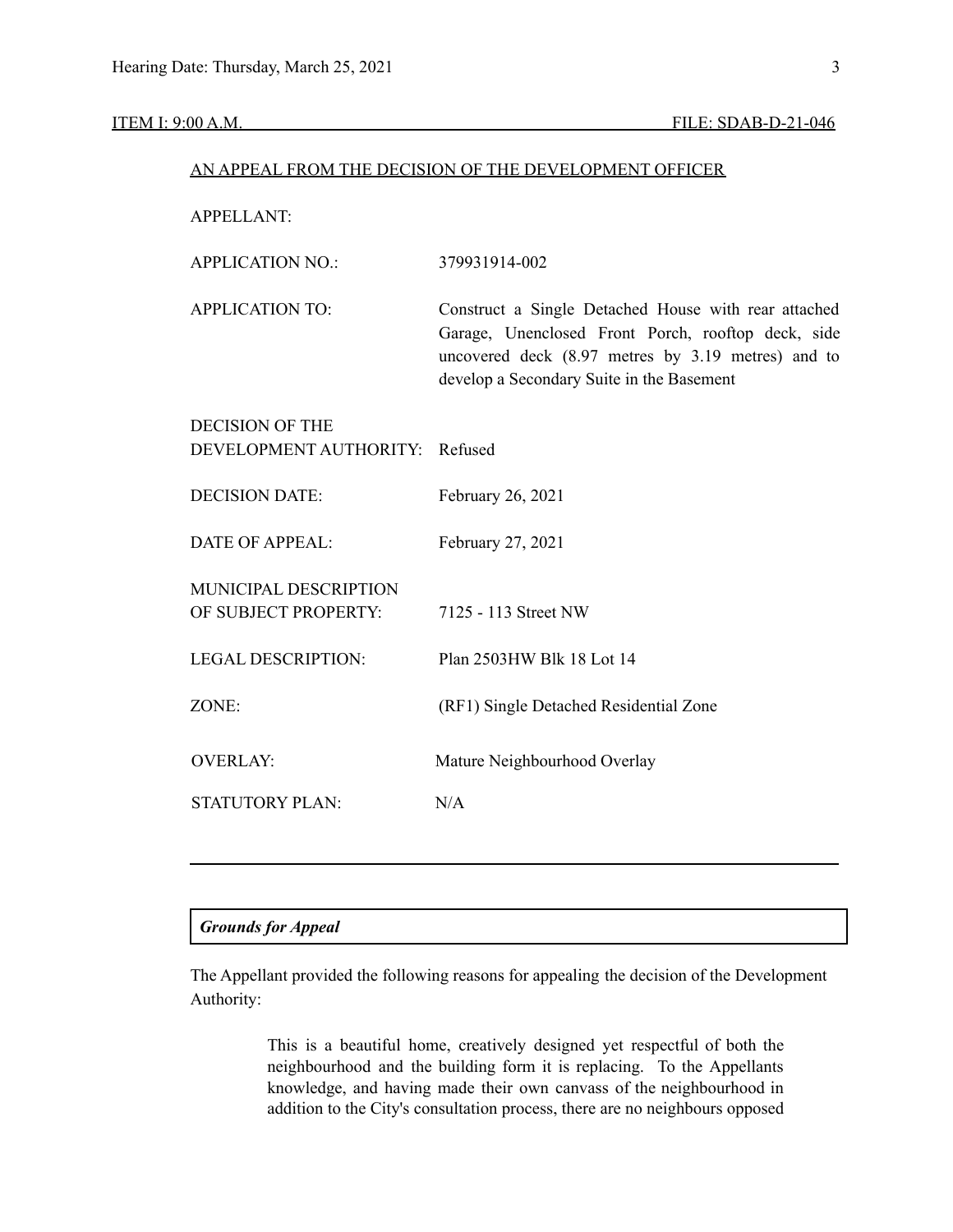to the proposed development. The only opposition appears to have come from the Parkallen Community League, and we are not aware of any additional canvassing having been undertaken by them.

The home is oriented to face west, and the rear yard setback deficiency is, in practical terms, a deficiency in the south side yard which occurs at the south wall of the west facing garage. At this location, the irregularly shaped lot expands from east to west, allowing the south garage wall to be articulated to the west and away from the neighbouring property line. This deficiency impacts on no one and, on its face, meets the requirements for a variance.

Because of the unusual and irregular shape of the lot and because of the Appellants desire to have the garage move away from the property to the east as the lot expands at the garage location, garage access off the adjacent lane is impractical and is inefficient in a three-car configuration as the owners of the site, historically, have found. The street access is not and has not been unique. The property to the south also takes access off the street and not off the alley separating that property from ours.

The rationale behind the no attached garages rule is that massing along the neighbouring property line should be avoided. Here, that massing effect is ameliorated by having the attached garage move away significantly from the property to the east as the lot expands. Again, the property to the south of ours enjoys an attached garage.

The reduction in setback to 113th Street is minor and occurs for a limited distance, only, at the northeast corner of the home. It is a projection, only, and it is not continuous. There are no neighbouring properties to the west that might be affected in any event.

The noted deficiencies and requested variances maintain the architectural integrity of the buildings design and do so in a manner that is most considerate of neighbouring properties and the neighbourhood, itself. The project is within the allowable site coverage. It is, with respect, most unfortunate that this application has been forced through the appeal process, particularly in light of the results of the extensive neighbourhood consultation. This project is a clear demonstration of how neighbourhood revitalization can and should be done.

#### *General Matters*

#### **Appeal Information:**

The *Municipal Government Act*, RSA 2000, c M-26 states the following: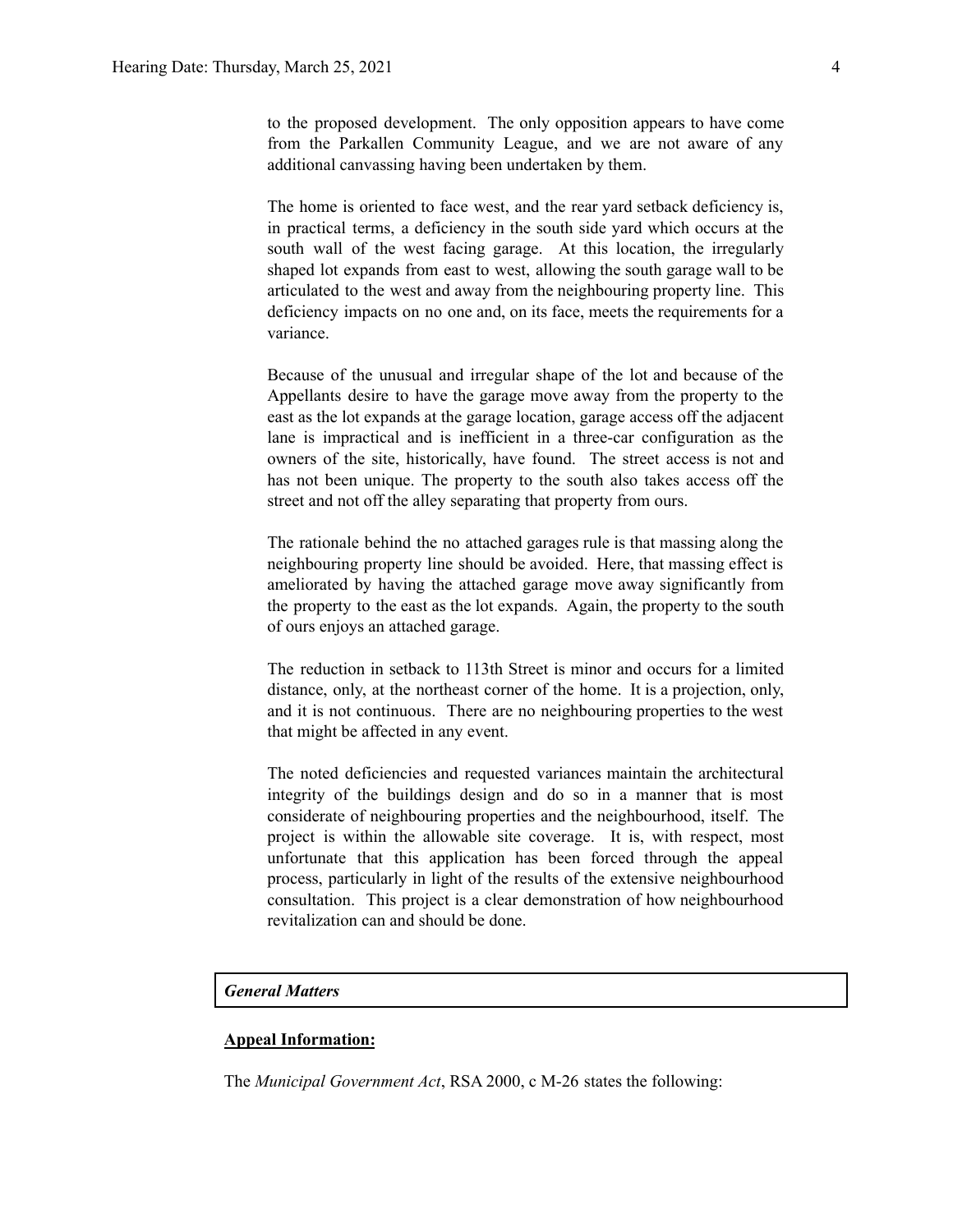#### **Grounds for Appeal**

**685(1)** If a development authority

- (a) fails or refuses to issue a development permit to a person,
- (b) issues a development permit subject to conditions, or
- (c) issues an order under section 645,

the person applying for the permit or affected by the order under section 645 may appeal to the subdivision and development appeal board.

**(2)** In addition to an applicant under subsection (1), any person affected by an order, decision or development permit made or issued by a development authority may appeal to the subdivision and development appeal board.

#### **Appeals**

**686(1)** A development appeal to a subdivision and development appeal board is commenced by filing a notice of the appeal, containing reasons, with the board,

- (a) in the case of an appeal made by a person referred to in section 685(1)
	- (i) with respect to an application for a development permit,
		- (A) within 21 days after the date on which the written decision is given under section 642, or
		- (B) if no decision is made with respect to the application within the 40-day period, or within any extension of that period under section 684, within 21 days after the date the period or extension expires,

or

- (ii) with respect to an order under section 645, within 21 days after the date on which the order is made, or
- (b) in the case of an appeal made by a person referred to in section 685(2), within 21 days after the date on which the notice of the issuance of the permit was given in accordance with the land use bylaw.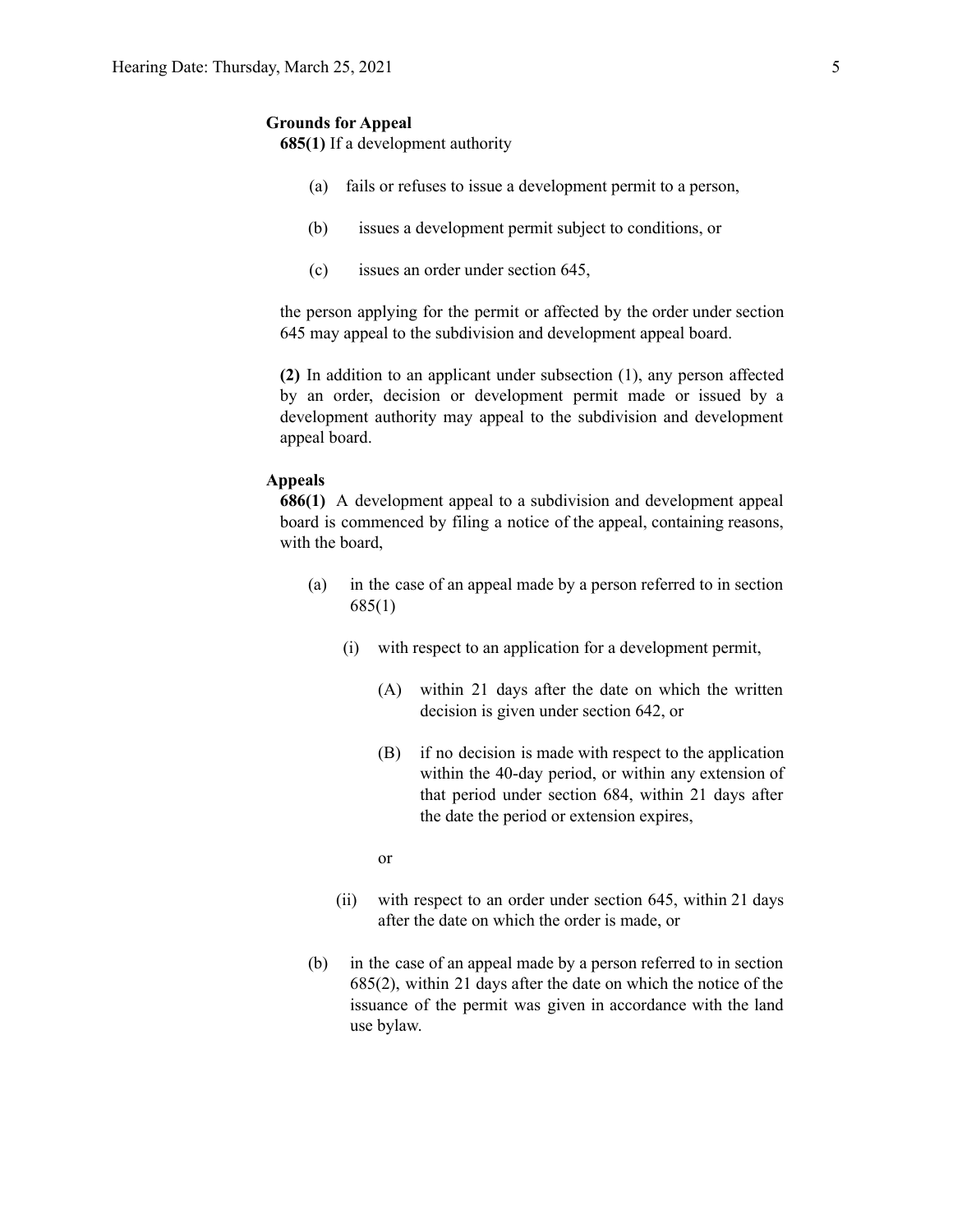#### **Hearing and Decision**

**687(3)** In determining an appeal, the subdivision and development appeal board

…

- (a.1) must comply with the land use policies;
- (a.2) subject to section 638, must comply with any applicable statutory plans;
- (a.3) subject to clause (d), must comply with any land use bylaw in effect;
- (a.4) must comply with the applicable requirements of the regulations under the *Gaming, Liquor and Cannabis Act* respecting the location of premises described in a cannabis licence and distances between those premises and other premises;
	- …
	- (c) may confirm, revoke or vary the order, decision or development permit or any condition attached to any of them or make or substitute an order, decision or permit of its own;
	- (d) may make an order or decision or issue or confirm the issue of a development permit even though the proposed development does not comply with the land use bylaw if, in its opinion,
		- (i) the proposed development would not
			- (A) unduly interfere with the amenities of the neighbourhood, or
			- (B) materially interfere with or affect the use, enjoyment or value of neighbouring parcels of land,

and

(ii) the proposed development conforms with the use prescribed for that land or building in the land use bylaw.

#### **General Provisions from the** *Edmonton Zoning Bylaw:*

Under section 110.2(7), **Single Detached Housing** is a **Permitted Use** in the **(RF1) Single Detached Residential Zone.**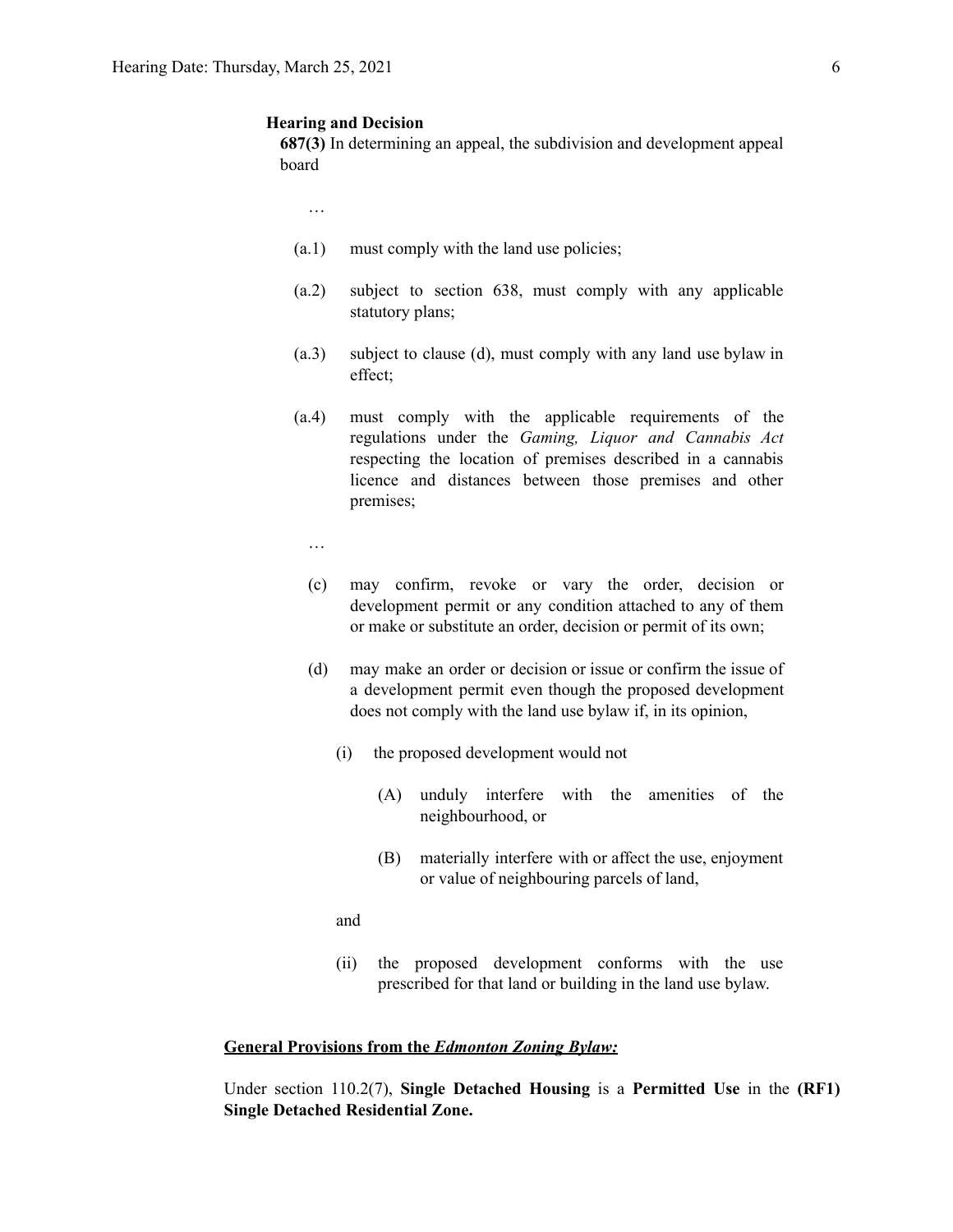Under section 7.2(8), **Single Detached Housing** means:

development consisting of a building containing one principal Dwelling which is separate from any other principal Dwelling or building. This Use includes Mobile Homes which conform to [Section](https://webdocs.edmonton.ca/zoningbylaw/ZoningBylaw/Part1/Special_Land/78__Mobile_Homes.htm) 78 of this Bylaw.

Section 110.1 states that the **General Purpose** of the **(RF1) Single Detached Residential Zone** is:

to provide for Single Detached Housing while allowing other forms of small scale housing in the form of Secondary Suites, Garden Suites, Semi-detached Housing and Duplex Housing.

Section 814.1 states that the **General Purpose** of the **Mature Neighbourhood Overlay** is:

to regulate residential development in Edmonton's mature residential neighbourhoods, while responding to the context of surrounding development, maintaining the pedestrian-oriented design of the streetscape, and to provide an opportunity for consultation by gathering input from affected parties on the impact of a proposed variance to the Overlay regulations.

#### *Rear Setback*

Section 814.3(4) states "The minimum Rear Setback shall be 40% of Site Depth, [...]"

Under section 6.1, **Rear Setback** means:

the distance that a development or a specified portion of it, must be set back from a Rear Lot Line. A Rear Setback is not a Rear Yard, Amenity Space or Separation Space.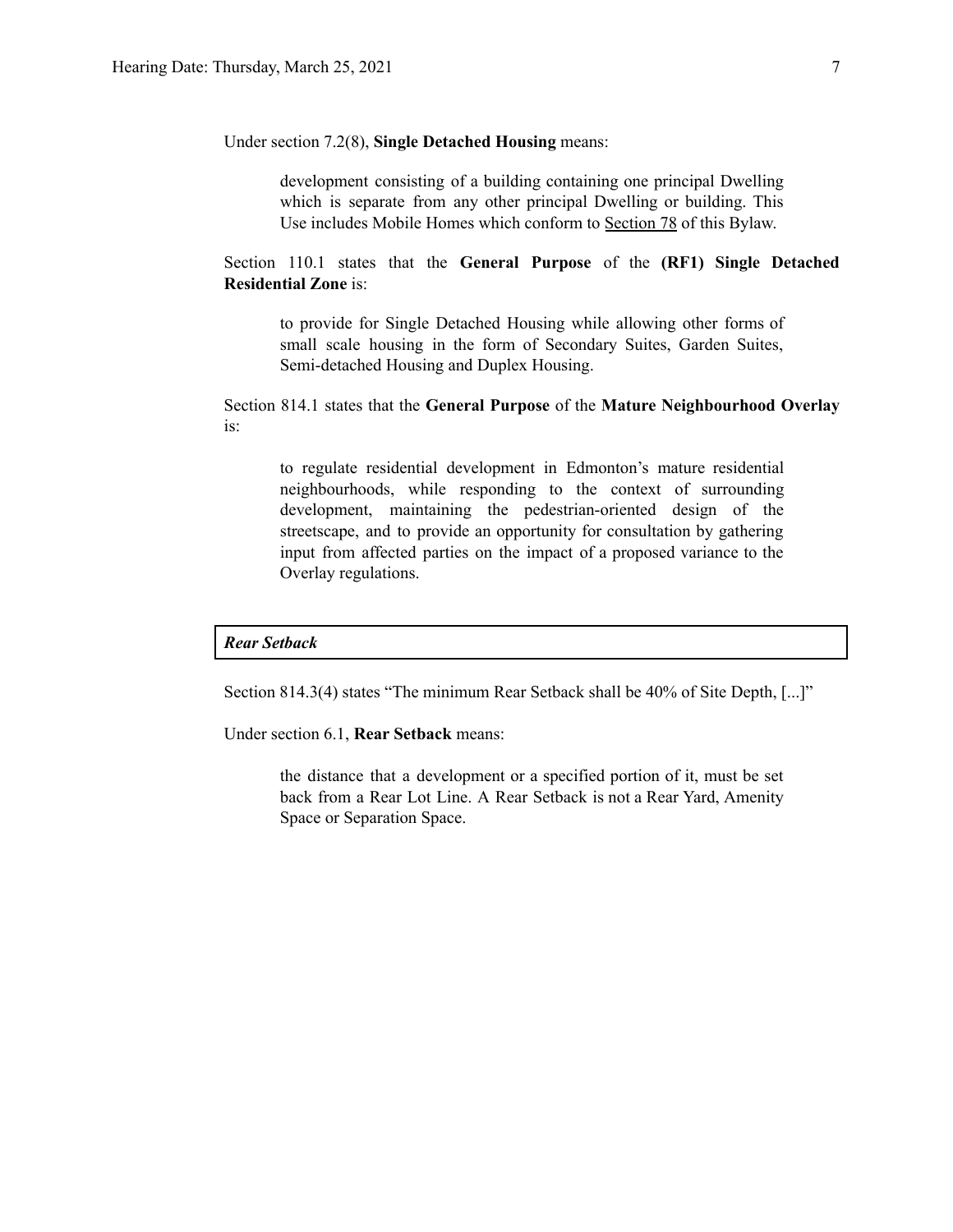

#### **Development Officers Determination**

**1. The minimum Rear Setback shall be 40% of Site Depth (Section 814.3.4).**

**Proposed: The distance from the house to the rear property line is 2.50m (6% of site depth) instead of 15.94m (40% of site depth).**

[unedited]

#### *Driveway Access*

Section 814.3(17) states "Where the Site Abuts a Lane, vehicular access shall be from the Lane and no existing vehicular access from a public roadway other than a Lane shall be permitted to continue."

#### **Development Officers Determination**

**2. Where the Site Abuts a Lane, vehicular access shall be from the Lane and no existing vehicular access from a public roadway other than a Lane shall be permitted to continue. (Section 814.3.17) Proposed: The driveway is located off of 113 Street instead of the alley.**

[unedited]

*Rear Attached Garage*

Section 814.3(19) states: "Rear attached Garages shall not be allowed."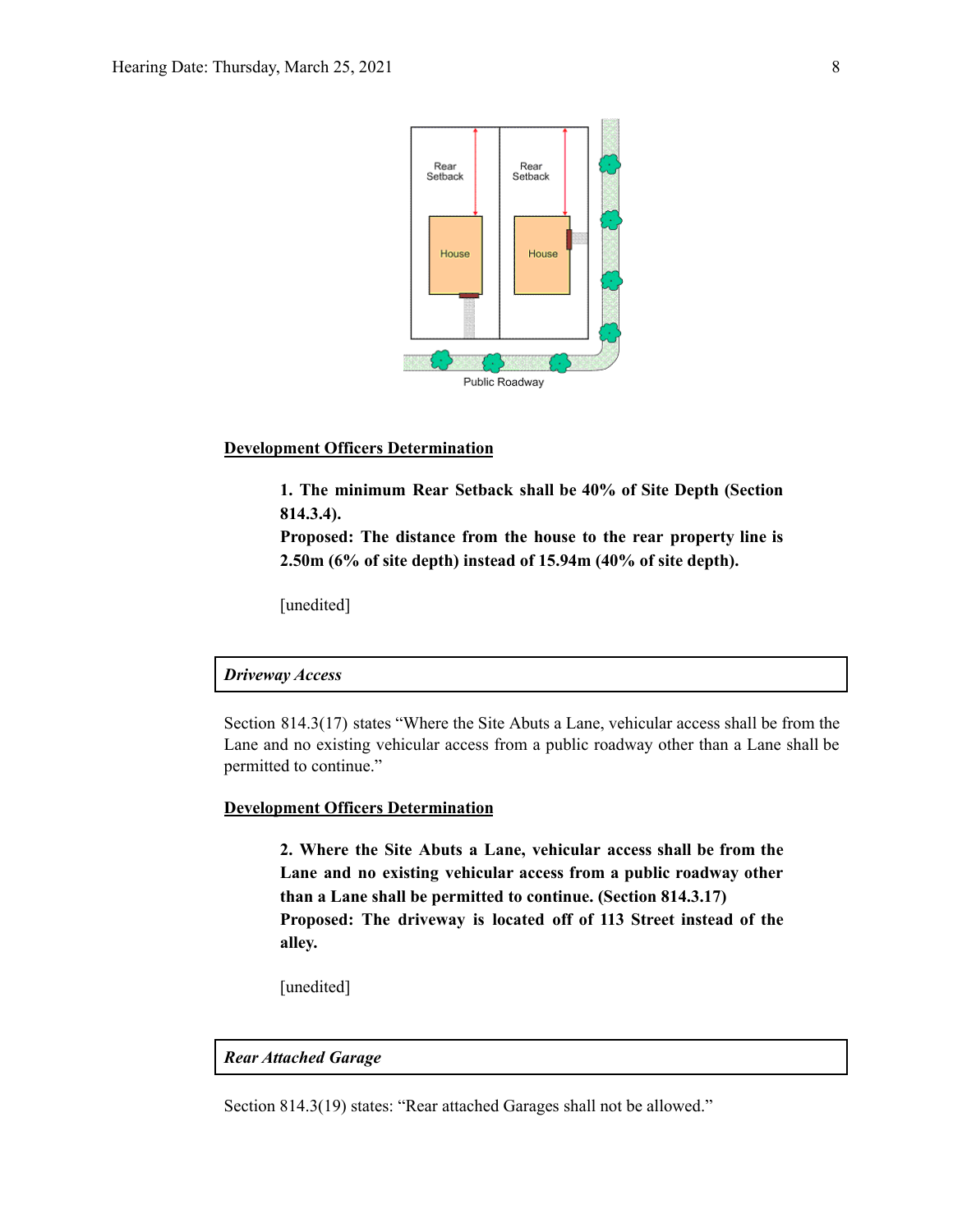#### **Development Officers Determination**

**3. Rear attached Garages shall not be allowed. (Section 814.3.19) Proposed: The rear garage is attached, instead of detached.**

[unedited]

#### *Side Setback*

Section 814.3(3)(b) states "where a Site Width is greater than 12.0 m and less than 18.3 m, the Side Setback requirements of the underlying Zone shall apply."

Section 110.4(10)(c) states "on a Corner Site where the building faces the Front Lot Line or the Side Lot Line, the minimum Side Setback Abutting the flanking Side Lot Line shall be 20% of the Site Width, to a maximum of 4.5 m."

Under section 6.1, **Side Setback** means:

the distance that a development or a specified portion of it, must be set back from a Side Lot Line. A Side Setback is not a Side Yard, Amenity Space or Separation Space.



#### **Development Officers Determination**

**4. On a Corner Site where the building faces the Front Lot Line or the Side Lot Line, the minimum Side Setback Abutting the flanking**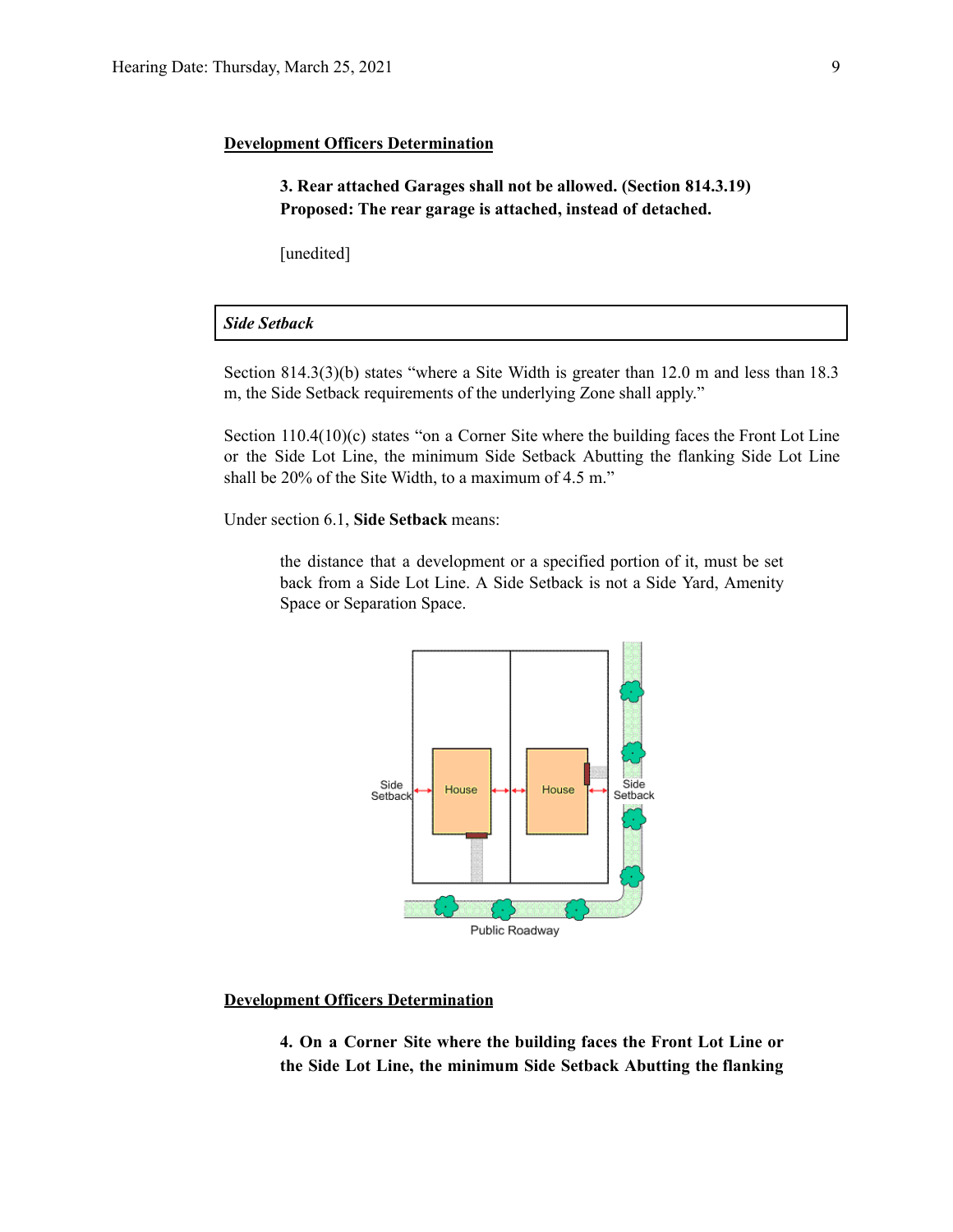**Side Lot Line shall be 20% of the Site Width, to a maximum of 4.5 m. (Section 110.4.10.c) Proposed: The distance from the house to the property line along 113**

**Street (flanking side lot line) is 1.4m, which is 11% of the lot width, instead of 20%.**

[unedited]

#### *Community Consultation*

Section 814.5(1) states the following with respect to Proposed Variances:

When the Development Officer receives a Development Permit Application for a new principal building, or a new Garden Suite that does not comply with any regulation contained within this Overlay, or receives a Development Permit for alterations to an existing structure that require a variance to Section 814.3(1), 814.3(3), 814.3(5) and 814.3(9) of this Overlay:

- a. the Development Officer shall send notice, to the recipient parties specified in Table 814.5(2), to outline any requested variances to the Overlay and solicit comments directly related to the proposed variance;
- b. the Development Officer shall not render a decision on the Development Permit application until 21 days after notice has been sent, unless the Development Officer receives feedback from the specified affected parties in accordance with Table 814.5(2); and
- c. the Development Officer shall consider any comments directly related to the proposed variance when determining whether to approve the Development Permit Application in accordance with Sections 11.3 and 11.4.

| Tier#  | <b>Recipient Parties</b> | <b>Affected Parties</b>                                                                                                                                                                                                            | <b>Regulation of</b><br>this Overlay<br>to be Varied |
|--------|--------------------------|------------------------------------------------------------------------------------------------------------------------------------------------------------------------------------------------------------------------------------|------------------------------------------------------|
| Tier 1 | the                      | The municipal address The assessed owners of $  814.3(17) -$<br>and assessed owners of the land wholly or Driveway<br>land wholly or   partially located within a   Access<br>partially located within a distance of 60.0 m of the |                                                      |

Section 814.5(2) states: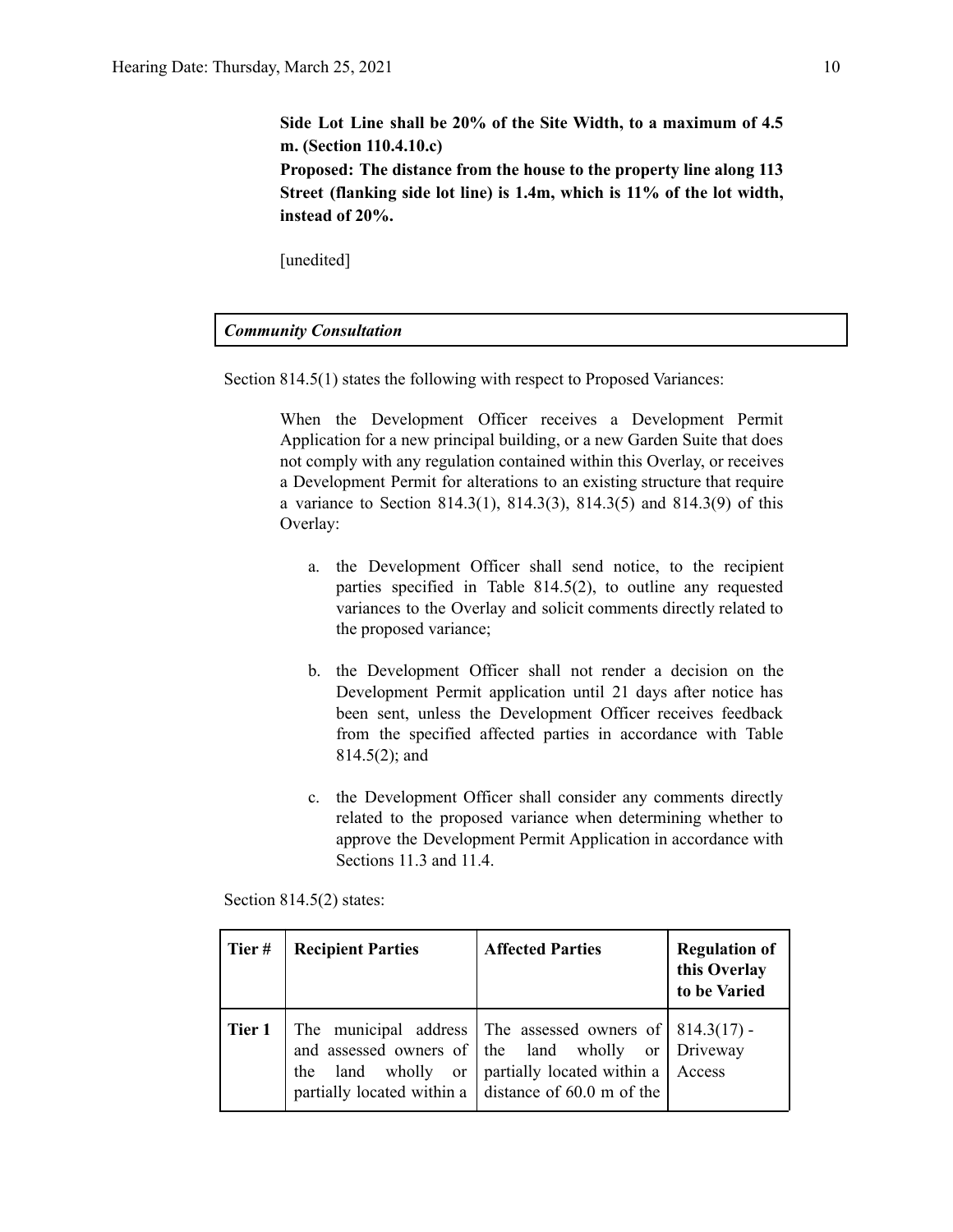|        | distance of $60.0$ m of the<br>Site of the proposed<br>development and the<br>President of each Community League<br>Community League                                                                                         | Site of the proposed<br>development and<br>the<br>President of<br>each                                                                         |                                                                  |
|--------|------------------------------------------------------------------------------------------------------------------------------------------------------------------------------------------------------------------------------|------------------------------------------------------------------------------------------------------------------------------------------------|------------------------------------------------------------------|
| Tier 2 | The municipal address<br>and assessed owners of<br>the land Abutting the<br>Site, directly adjacent<br>across a Lane from the<br>Site of the proposed<br>development and the<br>President of each<br><b>Community League</b> | The assessed owners of<br>the land Abutting the Site<br>and directly adjacent<br>across a Lane from the<br>Site of the proposed<br>development | 814.3(4)<br>Rear Setback<br>814.3(19)<br>Rear Attached<br>Garage |

## Notice to Applicant/Appellant

Provincial legislation requires that the Subdivision and Development Appeal Board issue its official decision in writing within fifteen days of the conclusion of the hearing.

 $\mathcal{L}_\text{max} = \frac{1}{2} \sum_{i=1}^n \mathcal{L}_\text{max} = \frac{1}{2} \sum_{i=1}^n \mathcal{L}_\text{max} = \frac{1}{2} \sum_{i=1}^n \mathcal{L}_\text{max} = \frac{1}{2} \sum_{i=1}^n \mathcal{L}_\text{max} = \frac{1}{2} \sum_{i=1}^n \mathcal{L}_\text{max} = \frac{1}{2} \sum_{i=1}^n \mathcal{L}_\text{max} = \frac{1}{2} \sum_{i=1}^n \mathcal{L}_\text{max} = \frac{1}{2} \sum_{i=$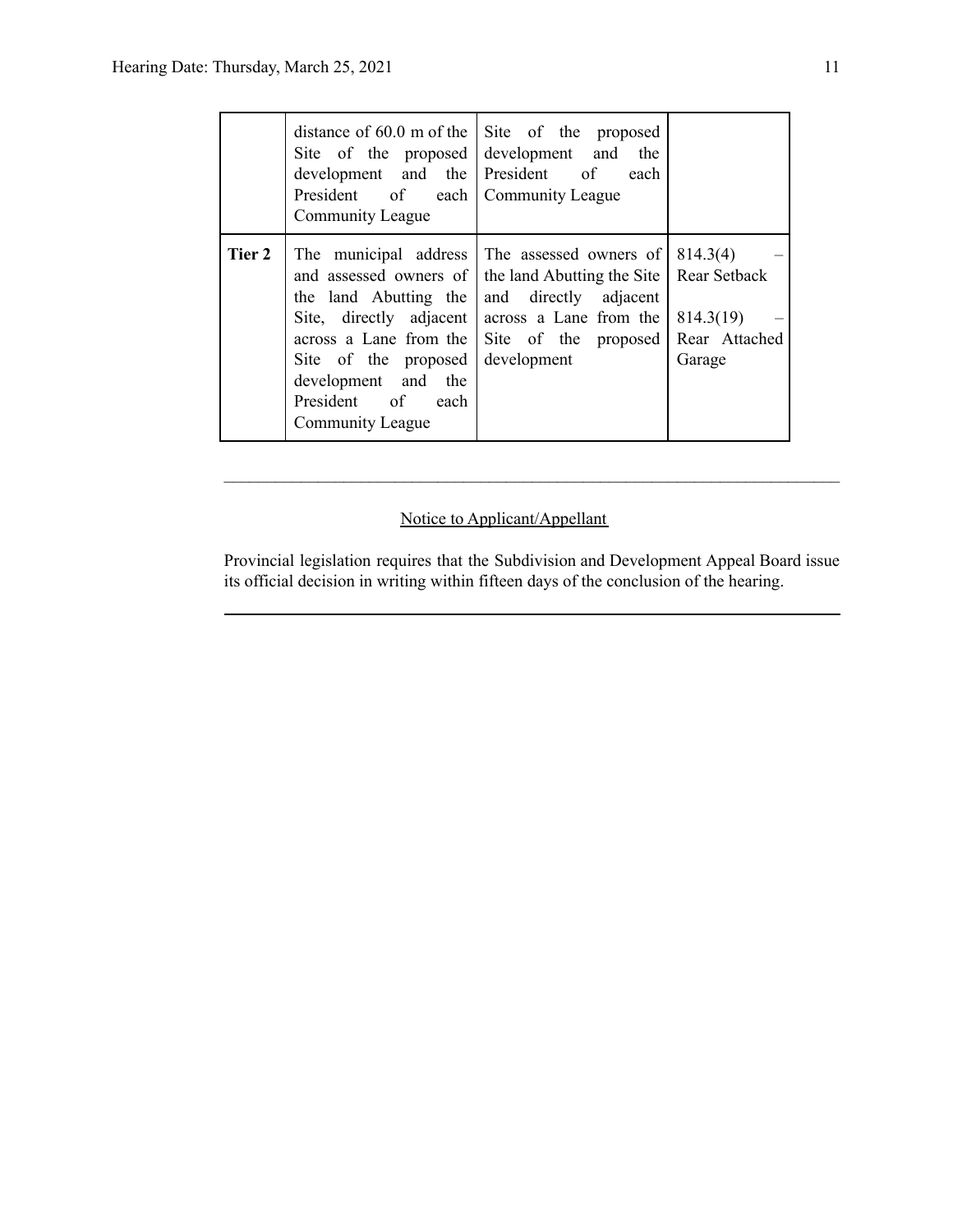| <b>Edmonton</b>                                                                                                                                                                                                                                                                                                                                                                                      |                                                                                                                                  |                                                            | <b>Application for</b>      |                                                                                                 | Project Number: 379931914-002<br><b>Application Date:</b><br>DEC 02, 2020<br>March 1, 2021 at 8:02 AM<br>Printed:<br>Page:<br>1 of 2 |  |  |
|------------------------------------------------------------------------------------------------------------------------------------------------------------------------------------------------------------------------------------------------------------------------------------------------------------------------------------------------------------------------------------------------------|----------------------------------------------------------------------------------------------------------------------------------|------------------------------------------------------------|-----------------------------|-------------------------------------------------------------------------------------------------|--------------------------------------------------------------------------------------------------------------------------------------|--|--|
| Minor Development Permit                                                                                                                                                                                                                                                                                                                                                                             |                                                                                                                                  |                                                            |                             |                                                                                                 |                                                                                                                                      |  |  |
|                                                                                                                                                                                                                                                                                                                                                                                                      |                                                                                                                                  |                                                            |                             | This document is a Development Permit Decision for the development application described below. |                                                                                                                                      |  |  |
| <b>Applicant</b>                                                                                                                                                                                                                                                                                                                                                                                     |                                                                                                                                  |                                                            |                             | 7125 - 113 STREET NW                                                                            | Property Address(es) and Legal Description(s)                                                                                        |  |  |
|                                                                                                                                                                                                                                                                                                                                                                                                      |                                                                                                                                  |                                                            |                             |                                                                                                 | Plan 2503HW Blk 18 Lot 14                                                                                                            |  |  |
| <b>Scope of Application</b>                                                                                                                                                                                                                                                                                                                                                                          |                                                                                                                                  |                                                            |                             |                                                                                                 |                                                                                                                                      |  |  |
|                                                                                                                                                                                                                                                                                                                                                                                                      |                                                                                                                                  | x 3.19m) and to develop a Secondary Suite in the Basement. |                             |                                                                                                 | To construct a Single Detached House with rear attached Garage, Unenclosed Front Porch, rooftop deck, side uncovered deck (8.97m     |  |  |
| <b>Permit Details</b>                                                                                                                                                                                                                                                                                                                                                                                |                                                                                                                                  |                                                            |                             |                                                                                                 |                                                                                                                                      |  |  |
|                                                                                                                                                                                                                                                                                                                                                                                                      | # of Dwelling Units Add/Remove: 1                                                                                                |                                                            |                             | # of Primary Dwelling Units To Construct: 1                                                     |                                                                                                                                      |  |  |
|                                                                                                                                                                                                                                                                                                                                                                                                      | # of Secondary Suite Dwelling Units To Construct: 1                                                                              |                                                            |                             | Class of Permit: Class B                                                                        |                                                                                                                                      |  |  |
|                                                                                                                                                                                                                                                                                                                                                                                                      | Client File Reference Number:                                                                                                    |                                                            |                             | Lot Grading Needed?:                                                                            |                                                                                                                                      |  |  |
|                                                                                                                                                                                                                                                                                                                                                                                                      | Minor Dev. Application Fee: Single Detached House                                                                                |                                                            |                             | New Sewer Service Required: Y<br>Stat. Plan Overlay/Annex Area: Mature Neighbourhood            |                                                                                                                                      |  |  |
| Secondary Suite Included 7: Y<br>Overlay                                                                                                                                                                                                                                                                                                                                                             |                                                                                                                                  |                                                            |                             |                                                                                                 |                                                                                                                                      |  |  |
| <b>Development Application Decision</b><br>Refused<br>Issue Date: Feb 26, 2021 Development Authority: PAYNE, KYLE<br><b>Reason for Refusal</b>                                                                                                                                                                                                                                                       |                                                                                                                                  |                                                            |                             |                                                                                                 |                                                                                                                                      |  |  |
| 1. The minimum Rear Setback shall be 40% of Site Depth (Section 814.3.4).<br>Proposed: The distance from the house to the rear property line is 2.50m (6% of site depth) instead of 15.94m (40% of site depth).                                                                                                                                                                                      |                                                                                                                                  |                                                            |                             |                                                                                                 |                                                                                                                                      |  |  |
| 2. Where the Site Abuts a Lane, vehicular access shall be from the Lane and no existing vehicular access from a public roadway<br>other than a Lane shall be permitted to continue. (Section 814.3.17)<br>Proposed: The driveway is located off of 113 Street instead of the alley.                                                                                                                  |                                                                                                                                  |                                                            |                             |                                                                                                 |                                                                                                                                      |  |  |
|                                                                                                                                                                                                                                                                                                                                                                                                      | 3. Rear attached Garages shall not be allowed. (Section 814.3.19)<br>Proposed: The rear garage is attached, instead of detached. |                                                            |                             |                                                                                                 |                                                                                                                                      |  |  |
| 4. On a Corner Site where the building faces the Front Lot Line or the Side Lot Line, the minimum Side Setback Abutting the<br>flanking Side Lot Line shall be 20% of the Site Width, to a maximum of 4.5 m. (Section 110.4.10.c)<br>Proposed: The distance from the house to the property line along 113 Street (flanking side lot line) is 1.4m, which is 11% of the lot<br>width, instead of 20%. |                                                                                                                                  |                                                            |                             |                                                                                                 |                                                                                                                                      |  |  |
| <b>Rights of Appeal</b><br>The Applicant has the right of appeal within 21 days after the date on which the decision is made, as outlined in Section 683<br>through 689 of the Municipal Government Act.                                                                                                                                                                                             |                                                                                                                                  |                                                            |                             |                                                                                                 |                                                                                                                                      |  |  |
| Fees                                                                                                                                                                                                                                                                                                                                                                                                 |                                                                                                                                  |                                                            |                             |                                                                                                 |                                                                                                                                      |  |  |
|                                                                                                                                                                                                                                                                                                                                                                                                      |                                                                                                                                  | <b>Fee Amount</b>                                          | <b>Amount Paid</b>          | $Receipt \neq$                                                                                  | <b>Date Paid</b>                                                                                                                     |  |  |
| Dev. Application Fee                                                                                                                                                                                                                                                                                                                                                                                 |                                                                                                                                  | \$502.00                                                   | \$502.00                    | 0321480742410010                                                                                | Dec 02, 2020                                                                                                                         |  |  |
|                                                                                                                                                                                                                                                                                                                                                                                                      |                                                                                                                                  |                                                            | <b>THIS IS NOT A PERMIT</b> |                                                                                                 |                                                                                                                                      |  |  |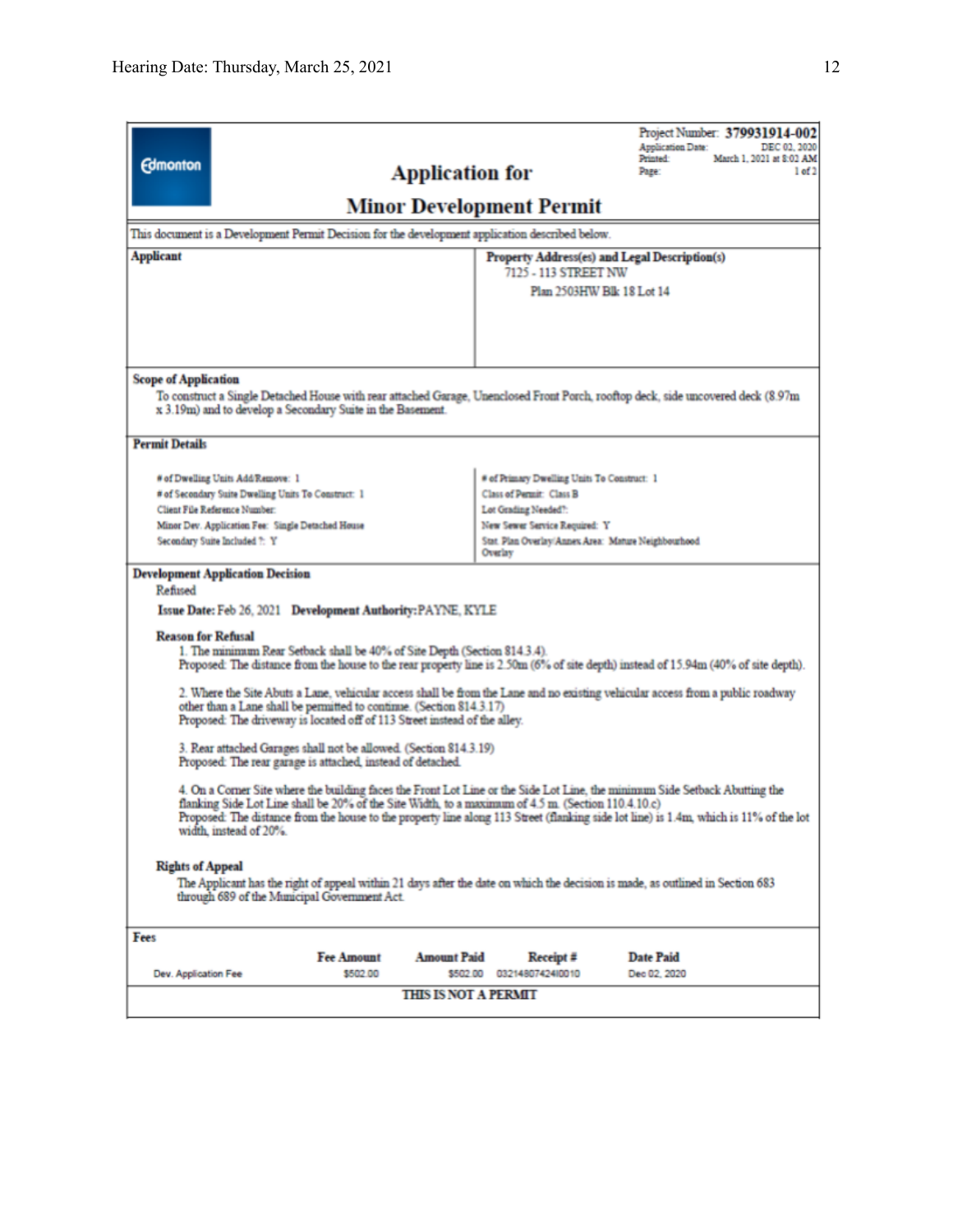| <b>Edmonton</b>                                               |                   | <b>Application for</b> |                                 | Project Number: 379931914-002<br><b>Application Date:</b><br>DEC 02, 2020<br>Printed:<br>March 1, 2021 at 8:02 AM<br>Page:<br>2 <sub>of</sub> 2 |
|---------------------------------------------------------------|-------------------|------------------------|---------------------------------|-------------------------------------------------------------------------------------------------------------------------------------------------|
|                                                               |                   |                        | <b>Minor Development Permit</b> |                                                                                                                                                 |
| Fees                                                          |                   |                        |                                 |                                                                                                                                                 |
|                                                               | <b>Fee Amount</b> | <b>Amount Paid</b>     | Receipt#                        | <b>Date Paid</b>                                                                                                                                |
| Lot Grading Fee                                               | \$148.00          | \$148.00               | 03214807424l0010                | Dec 02, 2020                                                                                                                                    |
| Sanitary Sewer Trunk Fund                                     | \$758.00          | \$758.00               | 03214807424l0010                | Dec 02, 2020                                                                                                                                    |
| (Secondary/Garden Suite)<br>Development Permit Inspection Fee | \$211.00          | \$211.00               | 03214807424l0010                | Dec 02, 2020                                                                                                                                    |
| <b>Total GST Amount:</b>                                      | \$0.00            |                        |                                 |                                                                                                                                                 |
| <b>Totals for Permit:</b>                                     | \$1,619.00        | \$1,619.00             |                                 |                                                                                                                                                 |
|                                                               |                   | THIS IS NOT A PERMIT   |                                 |                                                                                                                                                 |
|                                                               |                   |                        |                                 |                                                                                                                                                 |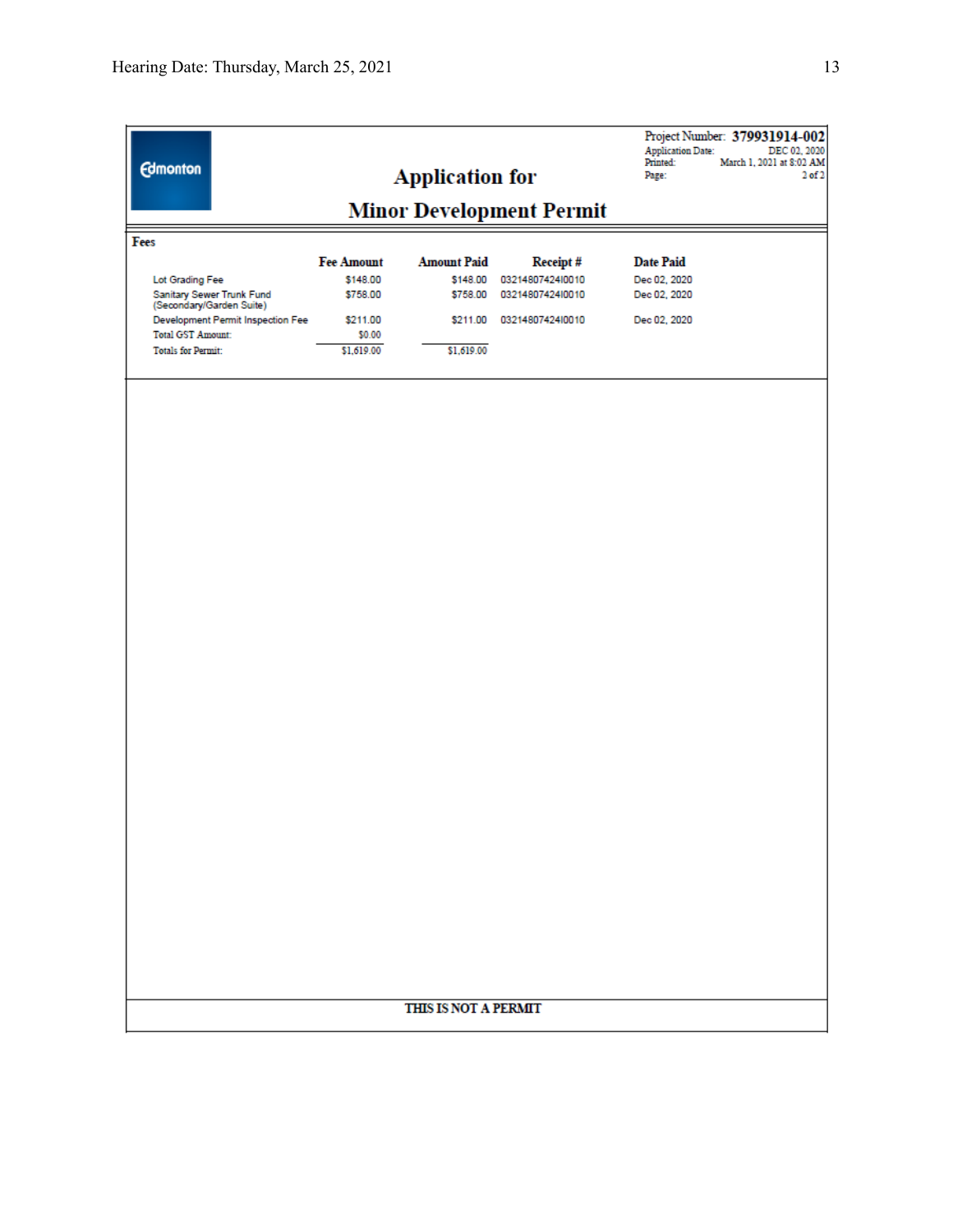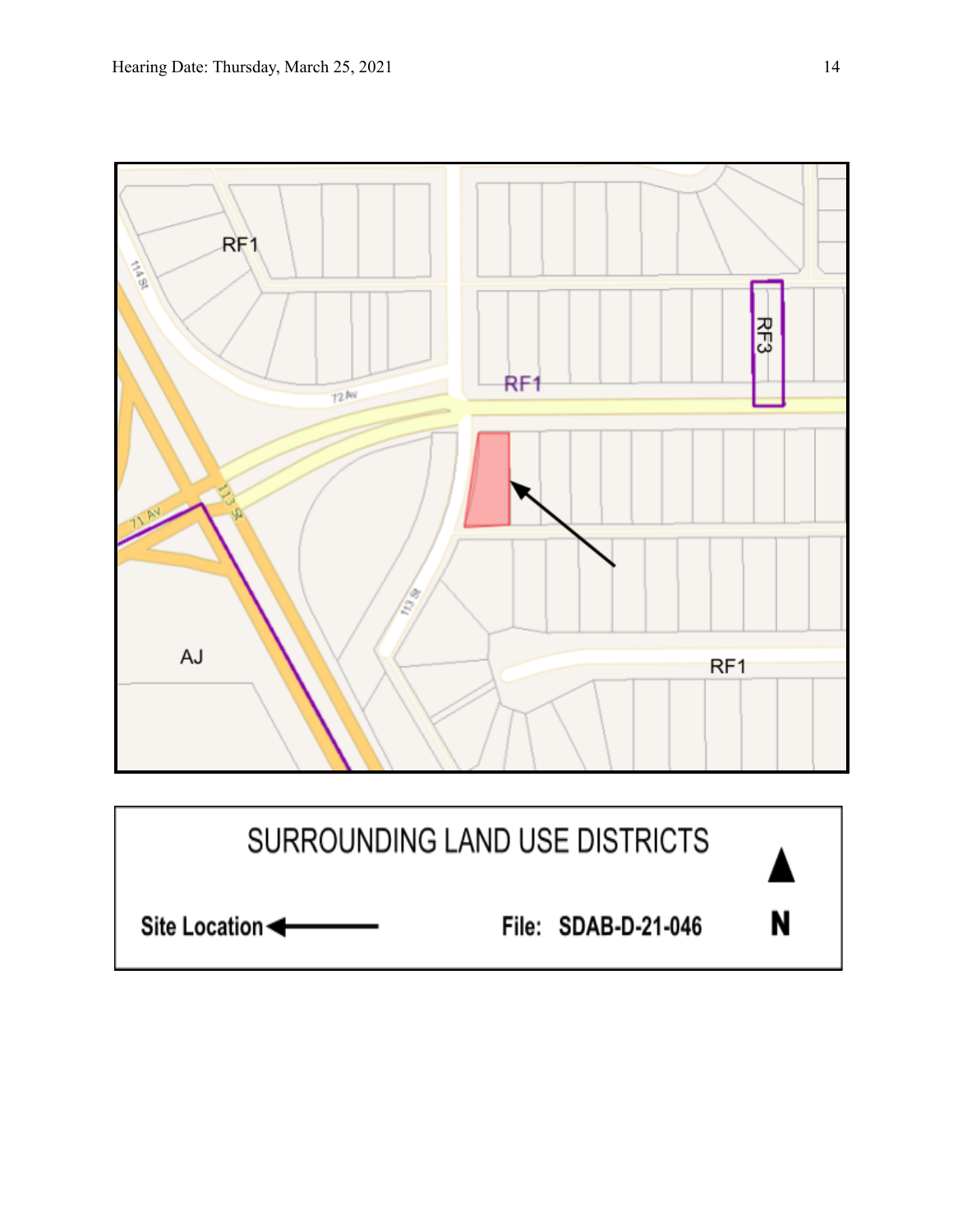|                             | AN APPEAL FROM THE DECISION OF THE DEVELOPMENT OFFICER                                                                                           |
|-----------------------------|--------------------------------------------------------------------------------------------------------------------------------------------------|
| <b>APPELLANT:</b>           |                                                                                                                                                  |
| <b>APPLICATION NO.:</b>     | 383807050-001                                                                                                                                    |
| <b>APPLICATION TO:</b>      | Operate a Major Home Based Business (Desktop<br>publishing, custom picture framing with two employees -<br>SOUL OF CANADA), expires Feb. 4, 2026 |
| <b>DECISION OF THE</b>      |                                                                                                                                                  |
| DEVELOPMENT AUTHORITY:      | Approved with Conditions                                                                                                                         |
| <b>DECISION DATE:</b>       | February 4, 2021                                                                                                                                 |
| <b>DATE OF APPEAL:</b>      | March 1, 2021                                                                                                                                    |
| <b>NOTIFICATION PERIOD:</b> | February 11, 2021 through March 4, 2021                                                                                                          |
| <b>RESPONDENT:</b>          |                                                                                                                                                  |
| MUNICIPAL DESCRIPTION       |                                                                                                                                                  |
| OF SUBJECT PROPERTY:        | 10735 - 149 Street NW                                                                                                                            |
| <b>LEGAL DESCRIPTION:</b>   | Plan 5887HW Blk 8 Lot 51                                                                                                                         |
| ZONE:                       | (RF1) Single Detached Residential Zone                                                                                                           |
| <b>OVERLAY:</b>             | Mature Neighbourhood Overlay                                                                                                                     |
| <b>STATUTORY PLAN:</b>      | N/A                                                                                                                                              |
|                             |                                                                                                                                                  |

## *Grounds for Appeal*

The Appellant provided the following reasons for appealing the decision of the Development Authority:

The reasons I oppose a business so close to my house, 4 house away are: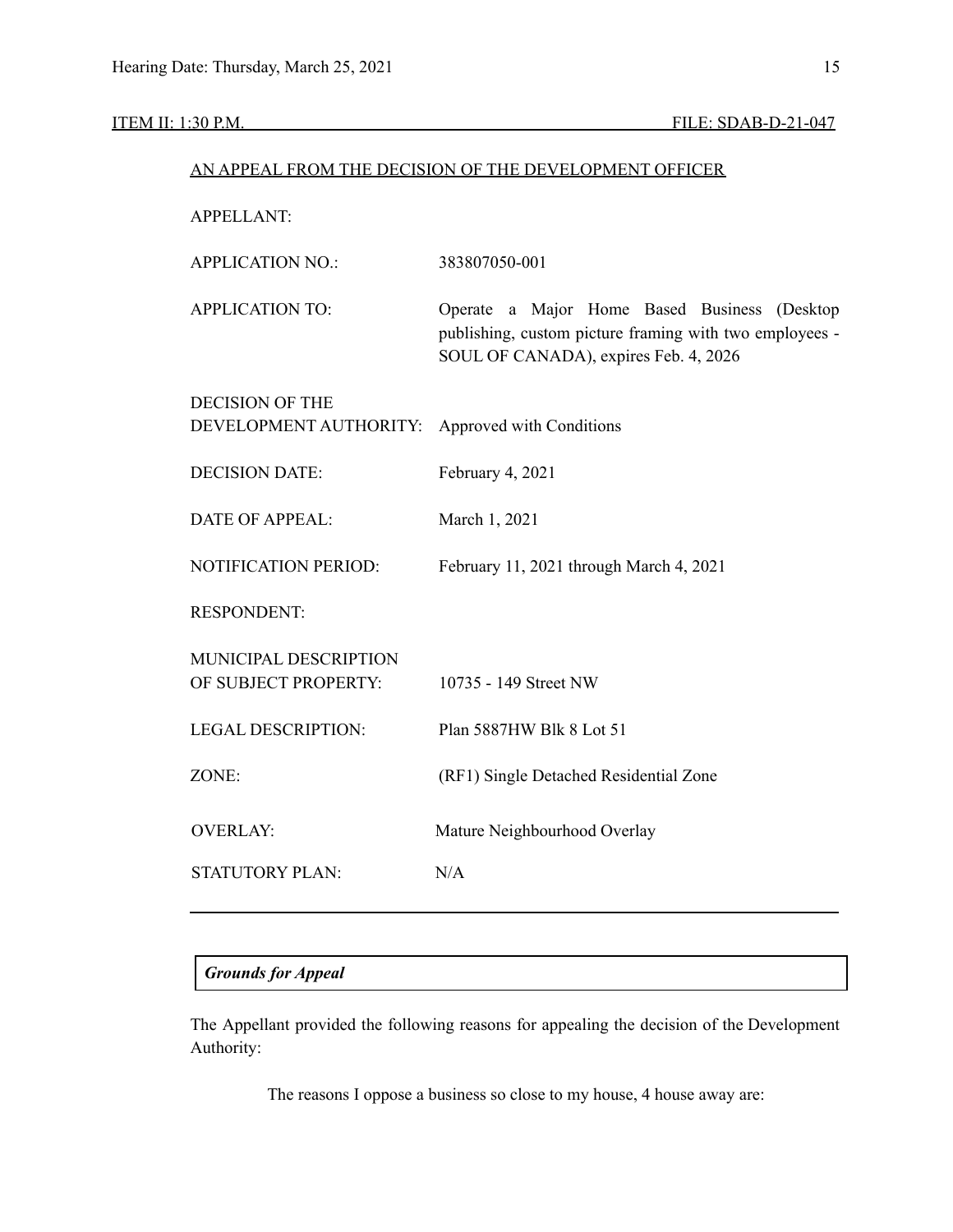1. This is a residential neighborhood and there are no businesses in this area.

2. I believe that having a business in close proximity will drag down the property value of the neighboring properties.

3. Noticeable increase in people coming to the home (customers, employees, delivery drivers,etc.).

4. The flow of traffic will increase and also parking on our street will be affected.

5. The flow of traffic will also be dangerous for our children and pets walking on the street.

#### *General Matters*

#### **Appeal Information:**

The *Municipal Government Act*, RSA 2000, c M-26 states the following:

#### **Grounds for Appeal**

**685(1)** If a development authority

- (a) fails or refuses to issue a development permit to a person,
- (b) issues a development permit subject to conditions, or
- (c) issues an order under section 645,

the person applying for the permit or affected by the order under section 645 may appeal to the subdivision and development appeal board.

**(2)** In addition to an applicant under subsection (1), any person affected by an order, decision or development permit made or issued by a development authority may appeal to the subdivision and development appeal board.

#### **Appeals**

**686(1)** A development appeal to a subdivision and development appeal board is commenced by filing a notice of the appeal, containing reasons, with the board,

(a) in the case of an appeal made by a person referred to in section 685(1)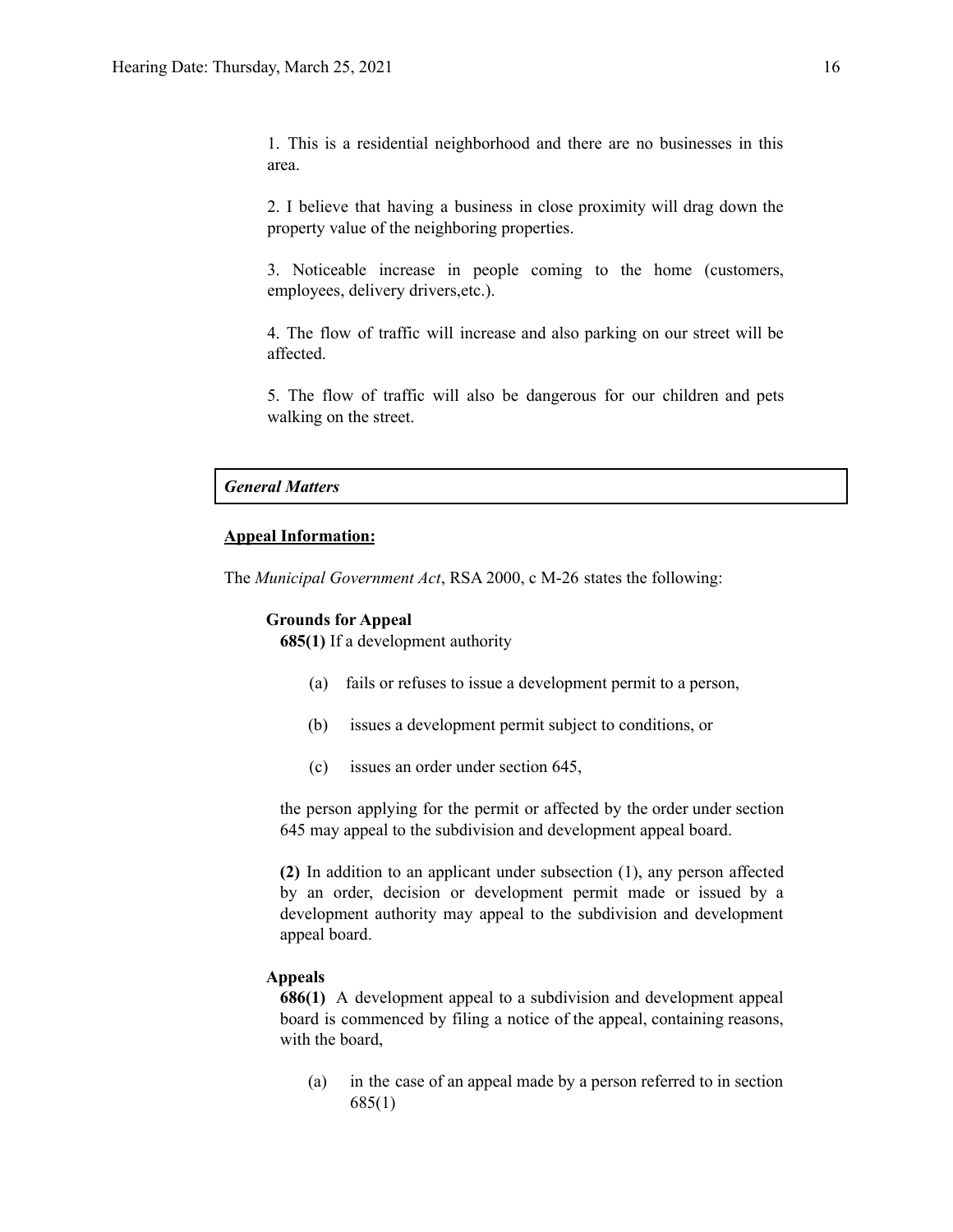- (i) with respect to an application for a development permit,
	- (A) within 21 days after the date on which the written decision is given under section 642, or
	- (B) if no decision is made with respect to the application within the 40-day period, or within any extension of that period under section 684, within 21 days after the date the period or extension expires,
	- or
- (ii) with respect to an order under section 645, within 21 days after the date on which the order is made, or
- (b) in the case of an appeal made by a person referred to in section 685(2), within 21 days after the date on which the notice of the issuance of the permit was given in accordance with the land use bylaw.

#### **Hearing and Decision**

**687(3)** In determining an appeal, the subdivision and development appeal board

…

- (a.1) must comply with the land use policies;
- (a.2) subject to section 638, must comply with any applicable statutory plans;
- (a.3) subject to clause (d), must comply with any land use bylaw in effect;
- (a.4) must comply with the applicable requirements of the regulations under the *Gaming, Liquor and Cannabis Act* respecting the location of premises described in a cannabis licence and distances between those premises and other premises;
	- …
	- (c) may confirm, revoke or vary the order, decision or development permit or any condition attached to any of them or make or substitute an order, decision or permit of its own;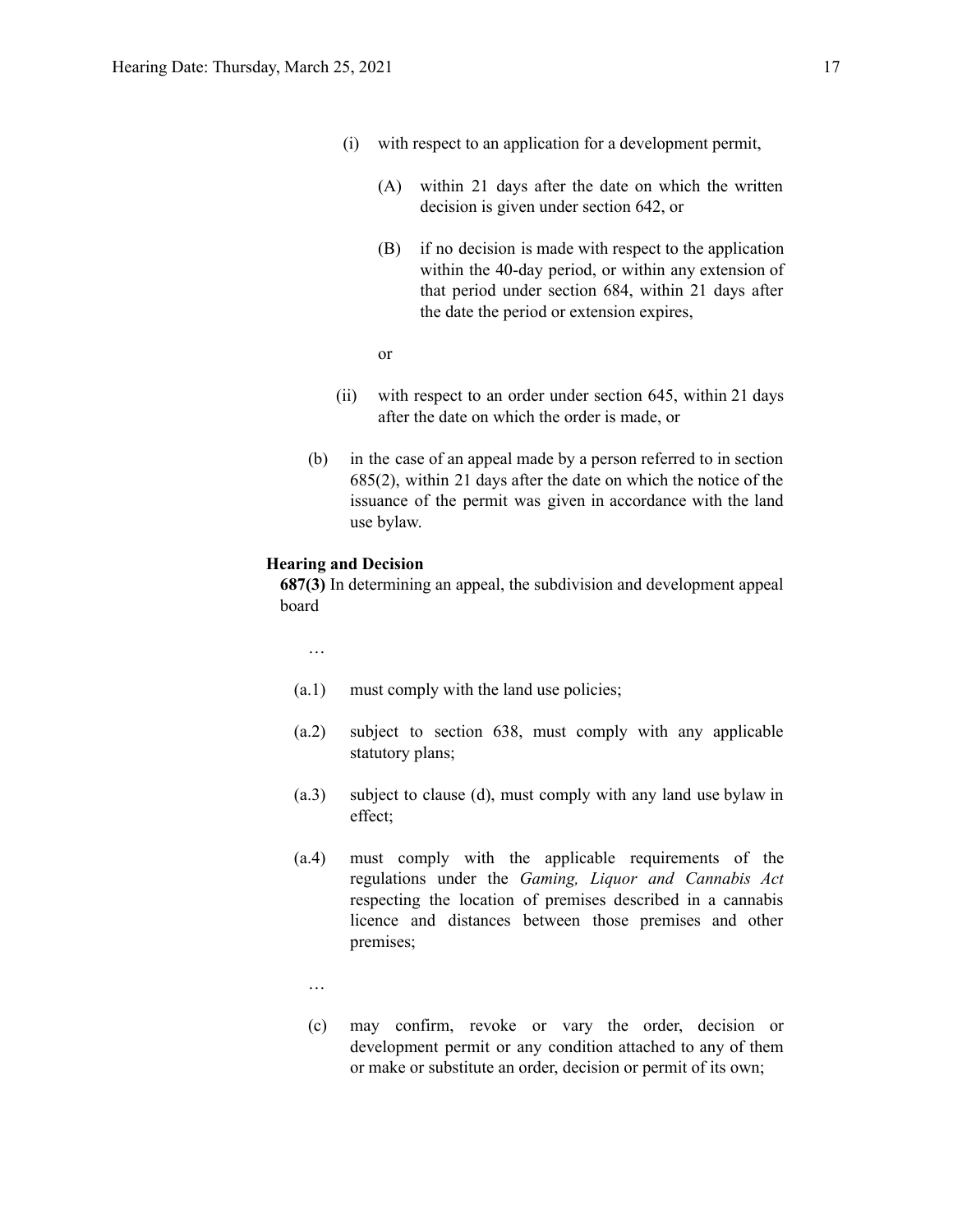- (d) may make an order or decision or issue or confirm the issue of a development permit even though the proposed development does not comply with the land use bylaw if, in its opinion,
	- (i) the proposed development would not
		- (A) unduly interfere with the amenities of the neighbourhood, or
		- (B) materially interfere with or affect the use, enjoyment or value of neighbouring parcels of land,

and

(ii) the proposed development conforms with the use prescribed for that land or building in the land use bylaw.

#### **General Provisions from the** *Edmonton Zoning Bylaw:*

### Under section 110.3(4), a **Major Home Based Business** is a **Discretionary Use** in the **(RF1) Single Detached Residential Zone.**

Under section 7.3(7), **Major Home Based Business** means:

development consisting of the Use of an approved Dwelling or Accessory building by a resident of that Dwelling for one or more businesses that may generate more than one business associated visit per day. The business Use must be secondary to the Residential Use of the building and shall not change the residential character of the Dwelling or Accessory building. The Dwelling may be used as a workplace by a non-resident. This Use includes Bed and Breakfast Operations but does not include General Retail Sales, Cannabis Retail Sales or Cannabis Production and Distribution.

### Section 110.1 states that the **General Purpose** of the **(RF1) Single Detached Residential Zone** is:

to provide for Single Detached Housing while allowing other forms of small scale housing in the form of Secondary Suites, Garden Suites, Semi-detached Housing and Duplex Housing.

Section 814.1 states that the **General Purpose** of the **Mature Neighbourhood Overlay** is:

to regulate residential development in Edmonton's mature residential neighbourhoods, while responding to the context of surrounding development, maintaining the pedestrian-oriented design of the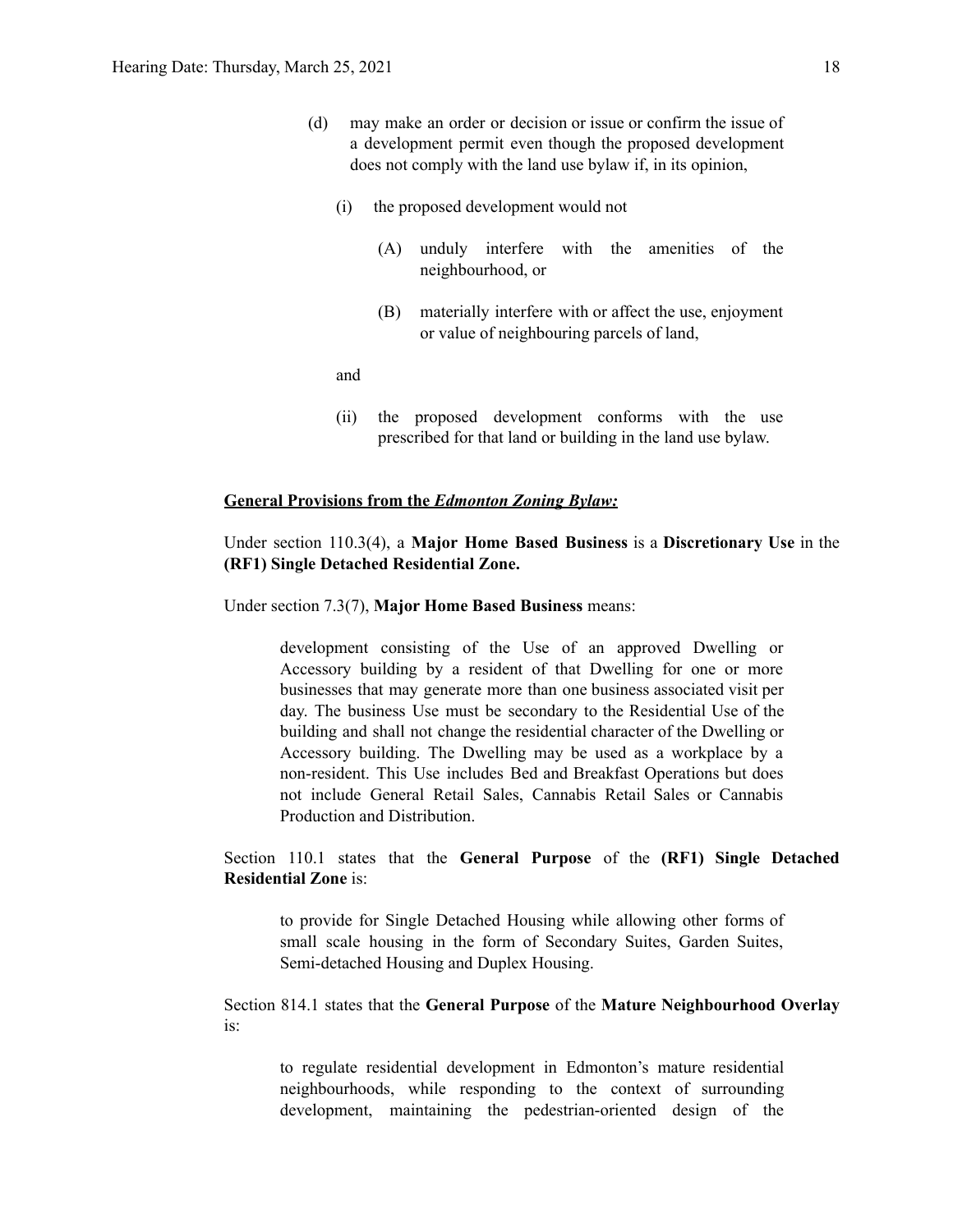streetscape, and to provide an opportunity for consultation by gathering input from affected parties on the impact of a proposed variance to the Overlay regulations.

#### *Major Home Based Business*

Under section 75 a **Major Home Based Business** shall comply with the following regulations:

- 1. there shall be no exterior display or advertisement other than an identification plaque or Sign a maximum of 20 cm x 30.5 cm in size located on the Dwelling;
- 2. there shall be no mechanical or electrical equipment used that creates external noise, or visible and audible interference with home electronics equipment in adjacent Dwellings;
- 3. the Major Home Based Business shall not generate pedestrian or vehicular traffic, or parking, in excess of that which is characteristic of the Zone in which it is located;
- 4. the number of non-resident employees or business partners working on-site shall not exceed two at any one time;
- 5. there shall be no outdoor business activity, or outdoor storage of material or equipment associated with the business. Indoor storage related to the business activity shall be allowed in either the Dwelling or Accessory buildings;
- 6. the Major Home Based Business shall not change the principal character or external appearance of the Dwelling or Accessory buildings;
- 7. a Bed and Breakfast Operation, operating as a Major Home Based Business may have more than two Sleeping Units. Cooking facilities shall not be located within the Sleeping Units;
- 8. in addition to the information requirements of subsection 13.1 of this Bylaw, each application for a Development Permit for the Use Major Home Based Business shall include a description of the business to be undertaken at the premises, an indication of the number of business visits per week, provision for parking, and where any materials or equipment associated with the business use are to be stored; and
- 9. the Major Home Based Business shall not be allowed if, in the opinion of the Development Officer, such Use would be more appropriately located in a Commercial or Industrial Zone having regard for the overall compatibility of the Use with the residential character of the area.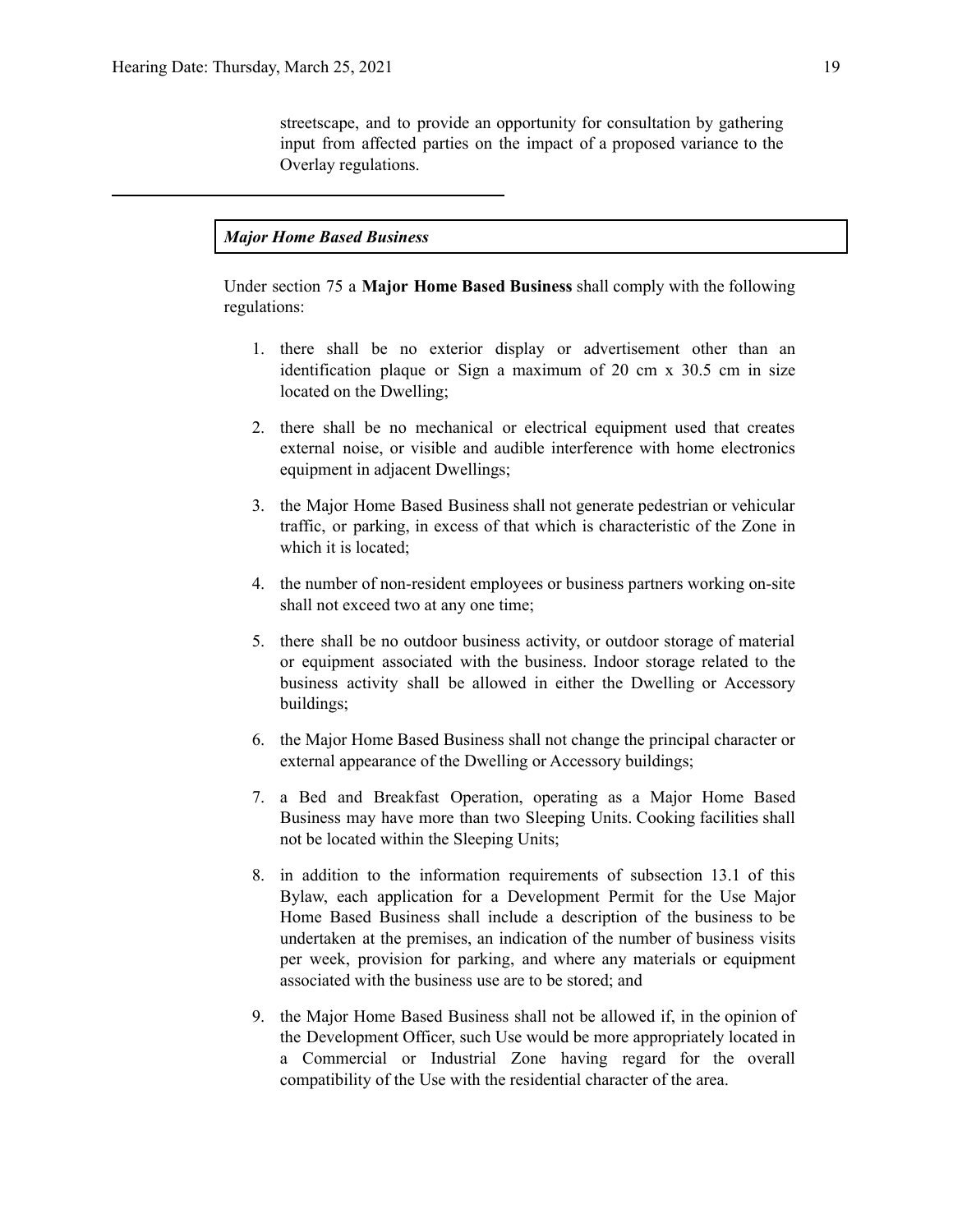10. a Major Home Based Business shall not be allowed within the same principal Dwelling containing a Secondary Suite or within the same Site containing a Garden Suite and an associated principal Dwelling, unless the Home Based Business is a Bed and Breakfast Operation and the Secondary Suite or the Garden Suite is an integral part of the Bed and Breakfast Operation.

#### *Discretionary Use*

#### **Development Officer's Determination**

**You are receiving this notice because a Discretionary Use Development Permit has been issued, pursuant to Section 12.4 and 20.3 of the Edmonton Zoning Bylaw.**

**Note: The proposed development complies with the Bylaw, and there are no variances to the development regulations.**

[unedited]

Notice to Applicant/Appellant

**\_\_\_\_\_\_\_\_\_\_\_\_\_\_\_\_\_\_\_\_\_\_\_\_\_\_\_\_\_\_\_\_\_\_\_\_\_\_\_\_\_\_\_\_\_\_\_\_\_\_\_\_\_\_\_\_\_\_\_\_\_\_\_\_\_\_\_\_\_\_\_\_\_\_\_**

Provincial legislation requires that the Subdivision and Development Appeal Board issue its official decision in writing within fifteen days of the conclusion of the hearing.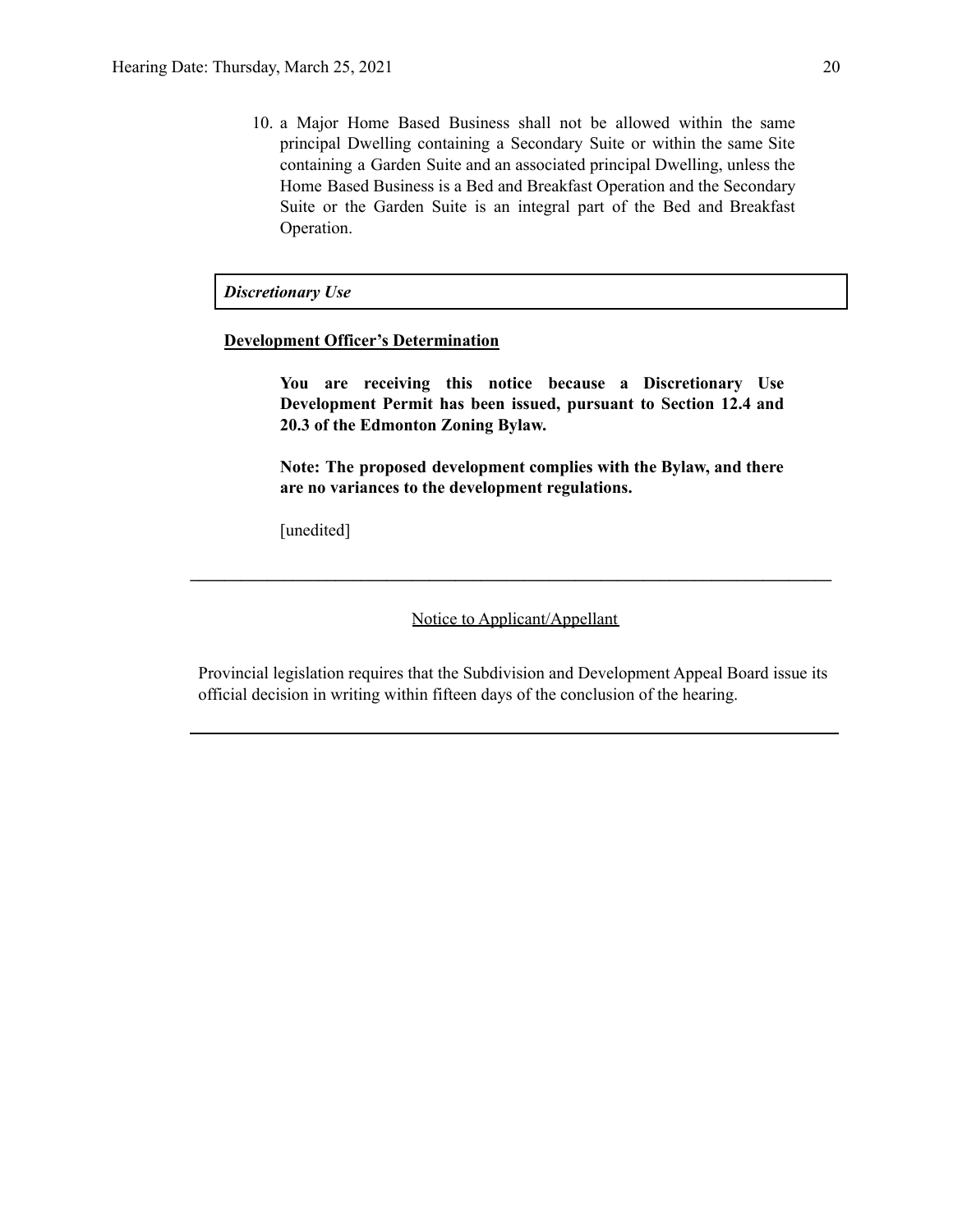| <b>Edmonton</b>                                                                               | Project Number: 383807050-001<br>Application Date:<br>JAN 14, 2021<br>Printed:<br>March 2, 2021 at 7:34 AM<br>Page:<br>1 of 3               |  |  |  |  |  |  |
|-----------------------------------------------------------------------------------------------|---------------------------------------------------------------------------------------------------------------------------------------------|--|--|--|--|--|--|
|                                                                                               | <b>Home Occupation</b>                                                                                                                      |  |  |  |  |  |  |
| the limitations and conditions of this permit, of the Edmonton Zoning Bylaw 12800 as amended. | This document is a record of a Development Permit application, and a record of the decision for the undertaking described below, subject to |  |  |  |  |  |  |
| <b>Applicant</b>                                                                              | Property Address(es) and Legal Description(s)<br>10735 - 149 STREET NW                                                                      |  |  |  |  |  |  |
|                                                                                               | Plan 5887HW Blk 8 Lot 51                                                                                                                    |  |  |  |  |  |  |
|                                                                                               | <b>Specific Address(es)</b><br>Entryway: 10735 - 149 STREET NW                                                                              |  |  |  |  |  |  |
|                                                                                               | Building: 10735 - 149 STREET NW                                                                                                             |  |  |  |  |  |  |
| <b>Scope of Permit</b><br>Expires Feb. 4, 2026.                                               | To operate a Major Home Based Business (Desk top publishing, custom picture framing with 2 employees - SOUL OF CANADA).                     |  |  |  |  |  |  |
| <b>Permit Details</b>                                                                         |                                                                                                                                             |  |  |  |  |  |  |
| # of business related visits/day: 3                                                           | # of vehicles at one time:                                                                                                                  |  |  |  |  |  |  |
| Administration Office Only?: N                                                                | Business has Trailers or Equipment?: N                                                                                                      |  |  |  |  |  |  |
| Class of Permit: Class B                                                                      | Description of Business: Writer, desk top publishing,<br>custom picture framing.                                                            |  |  |  |  |  |  |
| Do you live at the property?: Y                                                               | Expiry Date: 2026-02-04 00:00:00                                                                                                            |  |  |  |  |  |  |
| Outdoor storage on site?: N                                                                   |                                                                                                                                             |  |  |  |  |  |  |
| Approved                                                                                      | <b>Development Permit Decision</b>                                                                                                          |  |  |  |  |  |  |
| Issue Date: Feb 04, 2021 Development Authority: FOLKMAN, JEREMY                               |                                                                                                                                             |  |  |  |  |  |  |
|                                                                                               |                                                                                                                                             |  |  |  |  |  |  |
|                                                                                               |                                                                                                                                             |  |  |  |  |  |  |
|                                                                                               |                                                                                                                                             |  |  |  |  |  |  |
|                                                                                               |                                                                                                                                             |  |  |  |  |  |  |
|                                                                                               |                                                                                                                                             |  |  |  |  |  |  |
|                                                                                               |                                                                                                                                             |  |  |  |  |  |  |
|                                                                                               |                                                                                                                                             |  |  |  |  |  |  |
|                                                                                               |                                                                                                                                             |  |  |  |  |  |  |
|                                                                                               |                                                                                                                                             |  |  |  |  |  |  |
|                                                                                               |                                                                                                                                             |  |  |  |  |  |  |
|                                                                                               |                                                                                                                                             |  |  |  |  |  |  |
|                                                                                               |                                                                                                                                             |  |  |  |  |  |  |
|                                                                                               |                                                                                                                                             |  |  |  |  |  |  |
|                                                                                               |                                                                                                                                             |  |  |  |  |  |  |
|                                                                                               |                                                                                                                                             |  |  |  |  |  |  |
|                                                                                               |                                                                                                                                             |  |  |  |  |  |  |
|                                                                                               |                                                                                                                                             |  |  |  |  |  |  |
|                                                                                               |                                                                                                                                             |  |  |  |  |  |  |
|                                                                                               |                                                                                                                                             |  |  |  |  |  |  |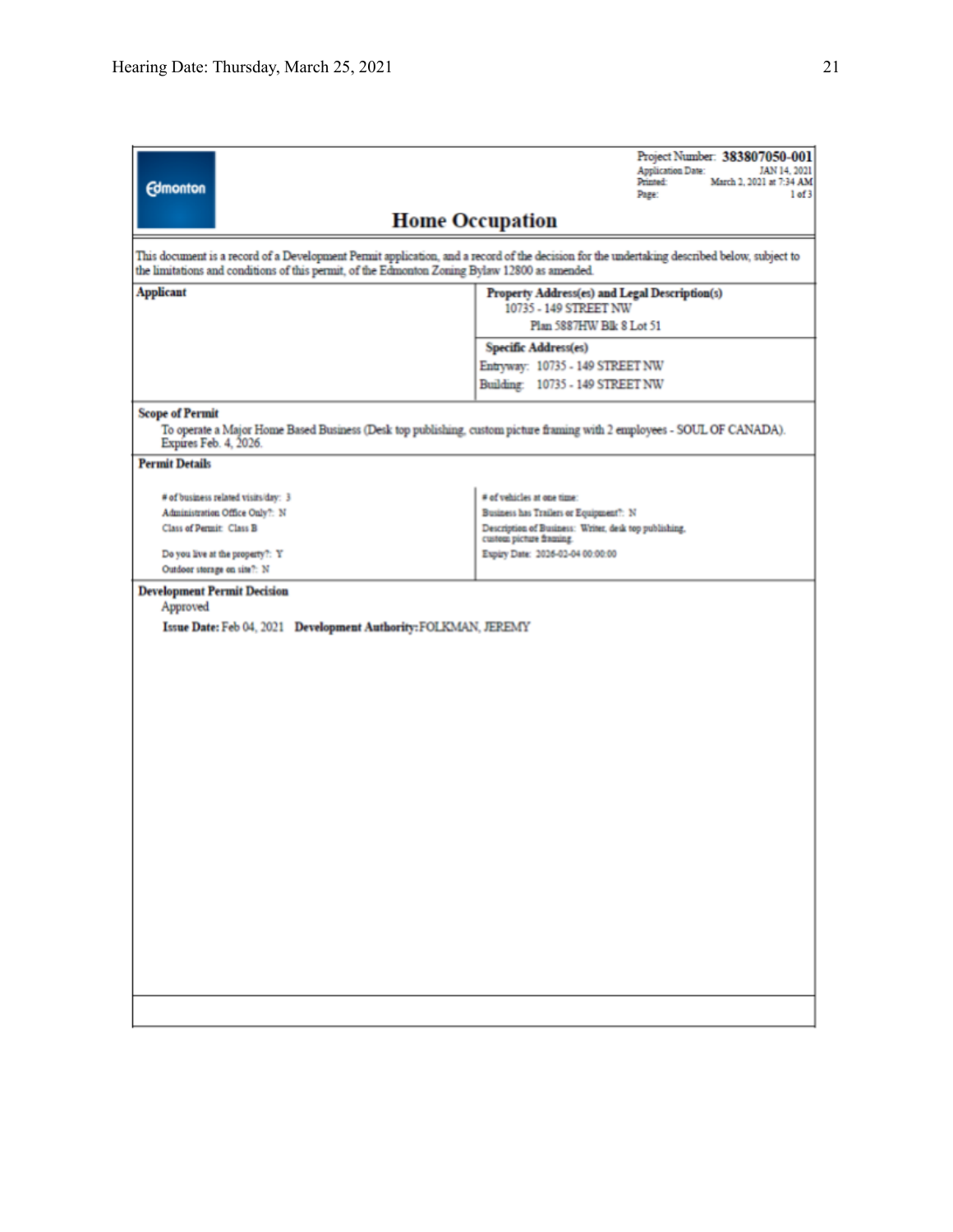| <b>Edmonton</b> |                                                                                                                                                                                                                                                                                                                                                                                                                | <b>Application Date:</b><br>Printed:<br>Page: | Project Number: 383807050-001<br>JAN 14, 2021<br>March 2, 2021 at 7:34 AM<br>$2$ of $3$ |
|-----------------|----------------------------------------------------------------------------------------------------------------------------------------------------------------------------------------------------------------------------------------------------------------------------------------------------------------------------------------------------------------------------------------------------------------|-----------------------------------------------|-----------------------------------------------------------------------------------------|
|                 | <b>Home Occupation</b>                                                                                                                                                                                                                                                                                                                                                                                         |                                               |                                                                                         |
| amended.        | <b>Subject to the Following Conditions</b><br>Unless otherwise stated, all references to "section numbers" refer to the authority under the Edmonton Zoning Bylaw #12800, as                                                                                                                                                                                                                                   |                                               |                                                                                         |
|                 | 1. The business owner must live at the site. The business use must be secondary to the residential use of the building and shall not<br>change the residential character of the Dwelling or Accessory Building (Section 7.3(7)).                                                                                                                                                                               |                                               |                                                                                         |
|                 | 2. There shall be no exterior display or advertisement other than an identification plaque or sign a maximum of 20 cm (8") x 30.5<br>cm (12") in size located on the dwelling (Section 75.1).                                                                                                                                                                                                                  |                                               |                                                                                         |
|                 | 3. The Major Home Based Business shall not generate pedestrian or vehicular traffic, or parking, in excess of that which is<br>characteristic of the Zone in which it is located (Section 75.3).                                                                                                                                                                                                               |                                               |                                                                                         |
|                 | 4. If non-resident employees or business partners are working on-site, the maximum number shall not exceed the number applied<br>for with this application.                                                                                                                                                                                                                                                    |                                               |                                                                                         |
|                 | 5. If there are visits associated with the business the number shall not exceed the number applied for with this application.                                                                                                                                                                                                                                                                                  |                                               |                                                                                         |
| 75.5).          | 6. There shall be no outdoor business activities, or outdoor storage of material or equipment associated with the business (Section                                                                                                                                                                                                                                                                            |                                               |                                                                                         |
|                 | 7. No offensive noise, odour, vibration, smoke, litter, heat or other objectionable effect shall be produced.                                                                                                                                                                                                                                                                                                  |                                               |                                                                                         |
|                 | 8. The business use must maintain the privacy and enjoyment of adjacent residences and the characteristic of the neighborhood.                                                                                                                                                                                                                                                                                 |                                               |                                                                                         |
|                 | 9. All parking for the Dwelling and Home Based Business must be accommodated on site unless a parking variance has been<br>granted for this Major Home Based Business.                                                                                                                                                                                                                                         |                                               |                                                                                         |
|                 | 10. The business use shall not involve the use of commercial vehicles or vehicles weighing over 4500 kg.                                                                                                                                                                                                                                                                                                       |                                               |                                                                                         |
|                 | 11. The use of semi-trailer truck for deliveries or pick-ups is prohibited.                                                                                                                                                                                                                                                                                                                                    |                                               |                                                                                         |
|                 | 12. This Development Permit may be cancelled at any time if the Home Based Business as stated in the Permit Details changes<br>(Section 17.2).                                                                                                                                                                                                                                                                 |                                               |                                                                                         |
|                 | 13. This approval is for a 5 year period from the date of this decision. A new Development Permit must be obtained to continue to<br>operate the business from this location. This Development Permit expires on Feb. 4, 2026.                                                                                                                                                                                 |                                               |                                                                                         |
| Notes:          |                                                                                                                                                                                                                                                                                                                                                                                                                |                                               |                                                                                         |
|                 | 1. An approved Development Permit means that the proposed development has been reviewed against the provisions of this bylaw.<br>It does not remove obligations to conform with other legislation, bylaws or land title instruments such as the Municipal<br>Government Act, the Edmonton Building Permit Bylaw or any caveats, covenants or easements that might be attached to the Site<br>(Section $5.2$ ). |                                               |                                                                                         |
|                 | 2. This Development Permit is not a Business License.                                                                                                                                                                                                                                                                                                                                                          |                                               |                                                                                         |
|                 | 3. Subject to the right of appeal. The permit is not valid until the required Notification Period expires (date noted below in<br>accordance with Section 21.1 and 17.1).                                                                                                                                                                                                                                      |                                               |                                                                                         |
|                 |                                                                                                                                                                                                                                                                                                                                                                                                                |                                               |                                                                                         |
|                 |                                                                                                                                                                                                                                                                                                                                                                                                                |                                               |                                                                                         |
|                 |                                                                                                                                                                                                                                                                                                                                                                                                                |                                               |                                                                                         |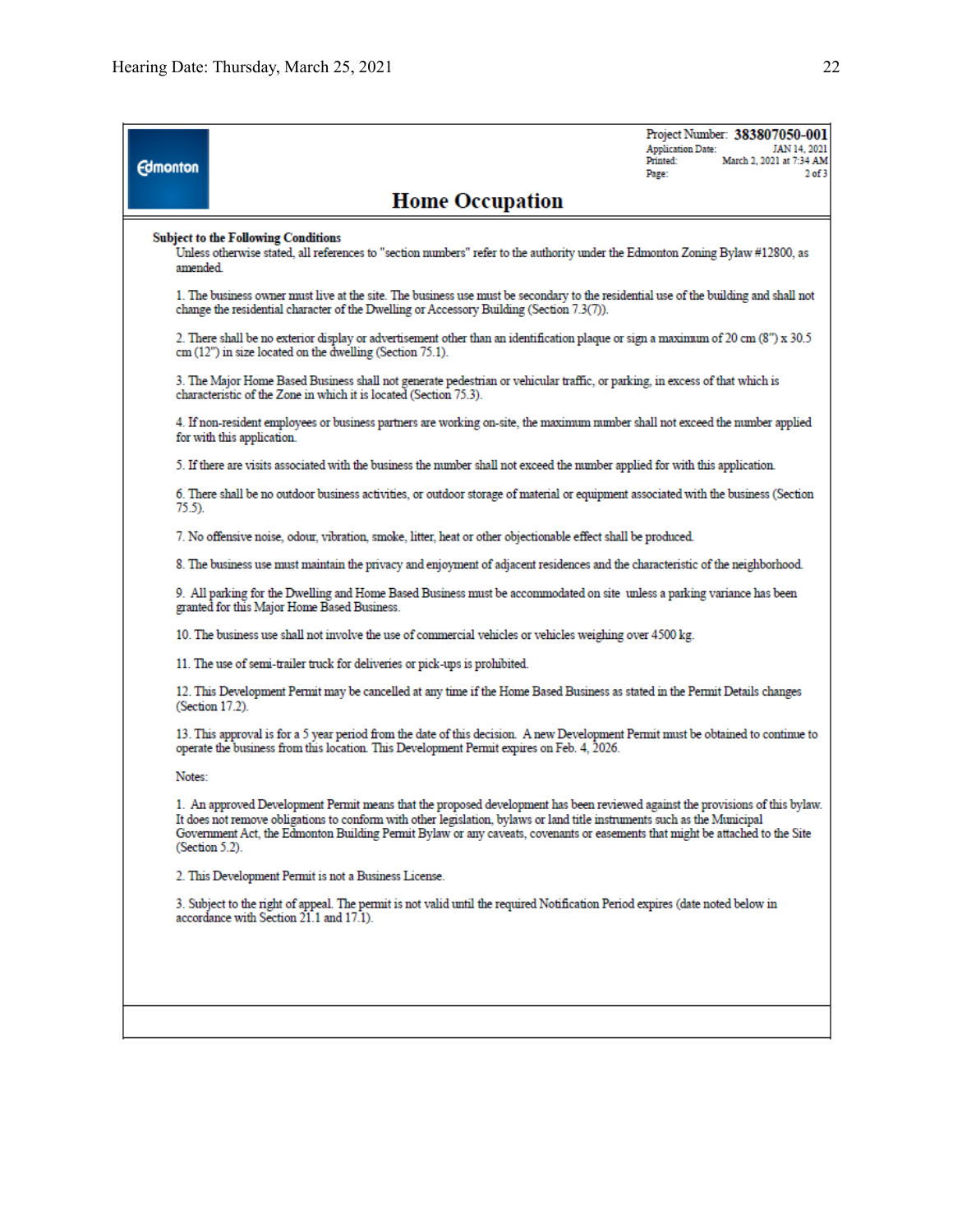| <b>Edmonton</b>                                       |                               |                                |                      | Project Number: 383807050-001<br><b>Application Date:</b><br>March 2, 2021 at 7:34 AM<br>Printed:<br>Page:                                                                                                                                            | JAN 14, 2021<br>$3$ of $3$ |
|-------------------------------------------------------|-------------------------------|--------------------------------|----------------------|-------------------------------------------------------------------------------------------------------------------------------------------------------------------------------------------------------------------------------------------------------|----------------------------|
|                                                       |                               | <b>Home Occupation</b>         |                      |                                                                                                                                                                                                                                                       |                            |
| <b>Variances</b><br>of the Edmonton Zoning Bylaw.     |                               |                                |                      | You are receiving this notice because a Discretionary Use Development Permit has been issued, pursuant to Section 12.4 and 20.3<br>Note: The proposed development complies with the Bylaw, and there are no variances to the development regulations. |                            |
| <b>Rights of Appeal</b><br>Amendment Act.             |                               |                                |                      | This approval is subject to the right of appeal as outlined in Chapter 24, Section 683 through 689 of the Municipal Government                                                                                                                        |                            |
| Notice Period Begins: Feb 11, 2021                    |                               | <b>Ends:</b> Mar 04, 2021      |                      |                                                                                                                                                                                                                                                       |                            |
| Fees<br>Dev. Application Fee                          | <b>Fee Amount</b><br>\$327.00 | <b>Amount Paid</b><br>\$327.00 | Receipt#<br>06893235 | <b>Date Paid</b><br>Jan 27, 2021                                                                                                                                                                                                                      |                            |
| <b>Total GST Amount:</b><br><b>Totals for Permit:</b> | \$0.00<br>\$327.00            | \$327.00                       |                      |                                                                                                                                                                                                                                                       |                            |
|                                                       |                               |                                |                      |                                                                                                                                                                                                                                                       |                            |
|                                                       |                               |                                |                      |                                                                                                                                                                                                                                                       |                            |